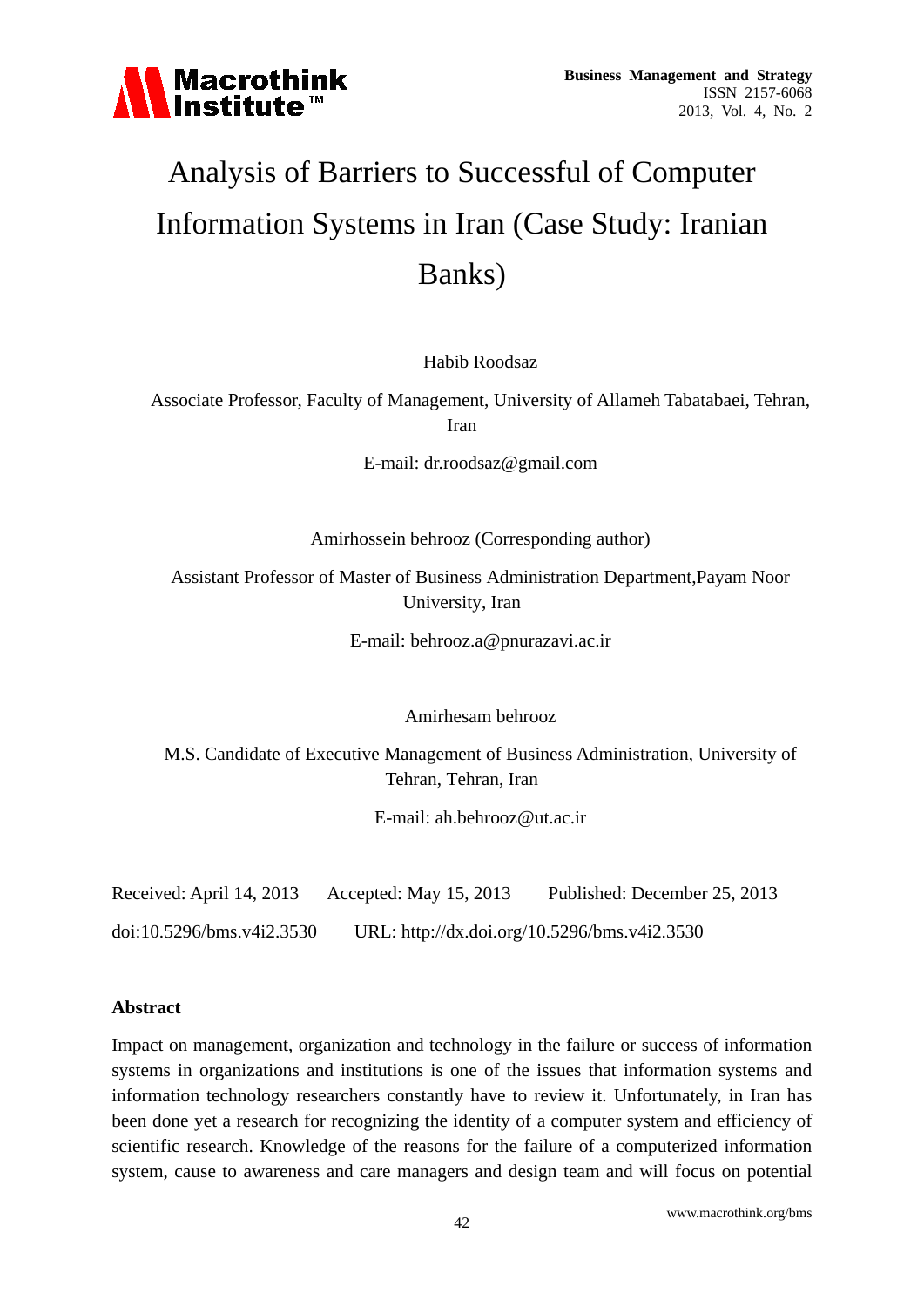

weaknesses. Managers support the strengthening and weakening of the driving and inhibiting factors in the design and implementation and also development of information systems and preparation hardware and software infrastructure is one of the key points of failure and success is an information system.

This study is applicable and causal in its nature. Sample with 35 system and equals with number of statistical community members and it includes all computer systems that have the mission to provide banking services to customers. Indices test questionnaire using multiple regression analysis has been done the Iranian state banks. . Statistical analysis tools are also included Pearson correlation and beta coefficient. The findings of this study shows that the main reason for the failure of most information systems in Iranian banks is Issues and problems that the components of the operating and management strategies, expectations, complexity - the risk is occurring.

**Keywords:** Information systems, Failure, Management factors, Organizational factors, Technological factors, Iranian banks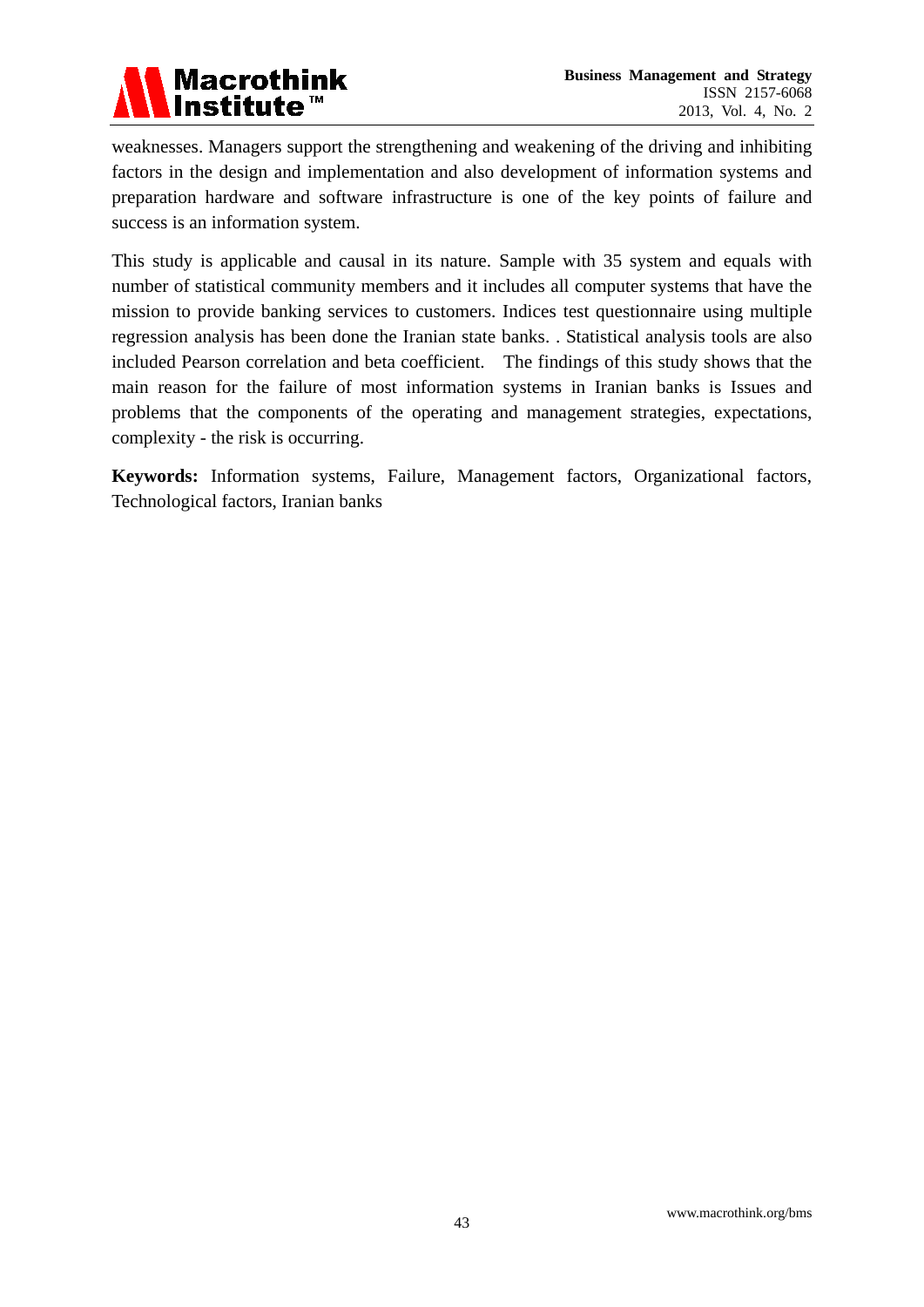

# **1. Introduction**

Introducing and adjustment of an information system has powerful management, organizational and technological impacts. . This will change how the function and interaction of individuals and various groups. How to change the definition, access and use information resources for handling often leads to a new distribution of authority and the power. This change causes the internal resistance and opposition, and could lead to the decline of a system that otherwise would be good. Very large percentage of information systems in solving problems or delivering benefits are just failing. The organizational change process towards making the system correctly unnoticed. Making a successful transformation system requires careful transition management.

For effective management of organizational change About introducing a new information system, the design and implementation process Should be studied and considered. Implementation refers to all organizational activities with the acceptance, management and a common method devised as a new organizational system. Implementation process, systems analyst is a change agent. Analyst does not only develop technical solutions but also defines configurations, interactions, job supports and new organizational power relations of various groups. Analysts in the development process, the role of the catalyst are responsible for ensuring that these are the organizations implementing such changes has been made with the nature of the failure or success of the original form. And the role and effect of managers, the nature of organizational performance and effectiveness of existing technology, puts information systems in the range from failure to success (Laudon, 2007). Given the importance of successful implementation of information systems projects and the high failure rate of these projects, this question has risen that what factors have a major role in the failure of information systems projects? And how prevent the failure of information systems projects?

In order to answer the above questions, this article aims to identify reasons for failure in the computer information systems in Iranian banks and has been developed ways to reduce their failure rate.

Information systems are more than computers. Effective use of information systems requires a knowledge organization, management and information technology. The critical success factors and failure of information systems projects in three general categories has been studied: Management, , technology, and organizational factors (Laudon, 2007).

Management factor includes components such as stability-education, support, selection, strategy, and technology factor includes components such as complexity-risk, system impact, system scheme, infrastructure and organizational factor includes components such as conflicts on comments, readiness, manner, expectations. Expert Survey questionnaires were used to identify this component. The conceptual model is presented for information systems failure and after analyzing the data, recommendations is presented for successful implementation of such projects and also for future studies in this field.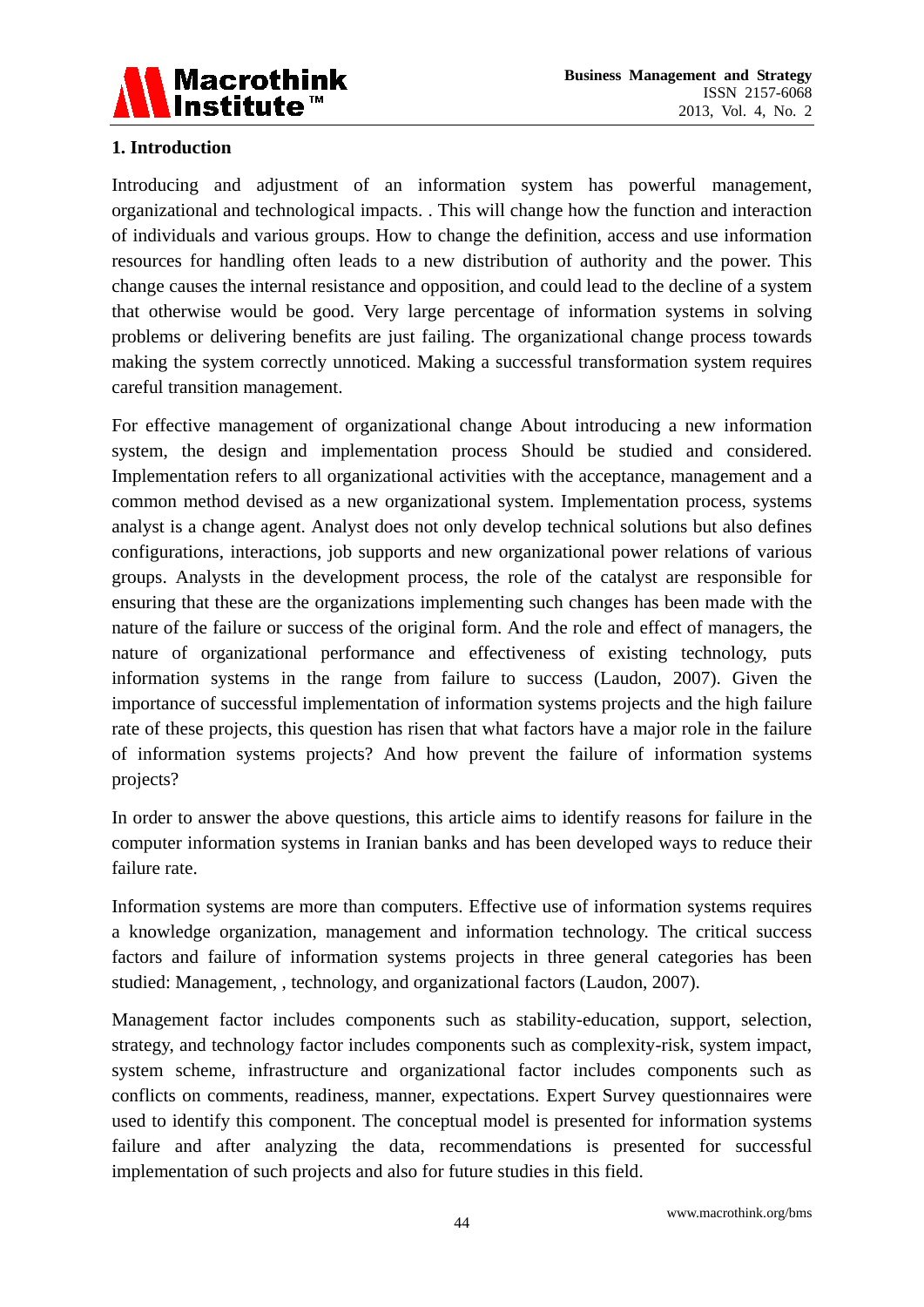

## **2. Research Literature Review**

Information systems today are very much reviewed and this is due to expand its use throughout the world. Information systems can be defined such that the Single type of system that is working to apply the information by any combination of six different functional processes: Receive, transmit, store, retrieve, manipulate, and display information.

Information systems innovatively with change in business processes, improve their efficiency and productivity .Therefore, in developing countries due to scarcity of available resources and the need for efficient use of their information systems is very important to the project. And maximum effort should be done in order to minimize the failure of information systems. Discouragement and lack of willingness to undertake and implement new information systems projects, consequently previous failures is second factor that is essential for study the reasons failure. Otherwise we cannot imagine a bright future (Alter, 1999).

Development of information systems in developing countries takes place in various fields. Due to having sufficient financial and technological resources of the state, the dominant area in the development of information systems is E-government that as head of information systems development in these countries will rise. Iran as a developing country that is growing increasingly moving towards the development, It is not excluded from this and because the enjoyment of economic and social development, deployment of information systems has been upward. On the other hand, review of research literature shows that very little research has been conducted in developing countries about the reasons for the failure of information systems and also we cannot comply entirely reasons of failure in developed countries with reason of failure in developing countries. For that reason, this article examines these factors in developing Iran.

Our review of the literature shows that there is no single definition for the failure and almost as many different opinions, there are various definitions .Although with little negligible, we can found the same season in all definition. Wilson and his colleagues believe, that the various definitions of failure of information systems provided by the researchers, this mentality has created that Almost every project to potentially be considered a failure (Wilson.M & Howcroft.D, 2002). One of the biggest problems facing, for the definition of consensus is that the success or failure of information systems from the perspective of different stakeholders and different ways to look system (Dix et al., 2004). Also, because the facing with different demands of various stakeholders. Also different scales will be needed to assess the influence of system for different groups of stakeholders (Seddon et al., 1999). Another problem in examining the reasons for failure, reluctance of organizations to talk about is the failure. Instead of being more eager to explore the reasons, they they tend to avoid because fear of being weakness and costly decision, (Cole, 1997; Oz & Sosik; 2000), something that we have seen it many times in the data collection.

But before define and review a failure, it is important to note that two issue: First, time efficiency that we evaluate the MIS. Studies show that success or failure of information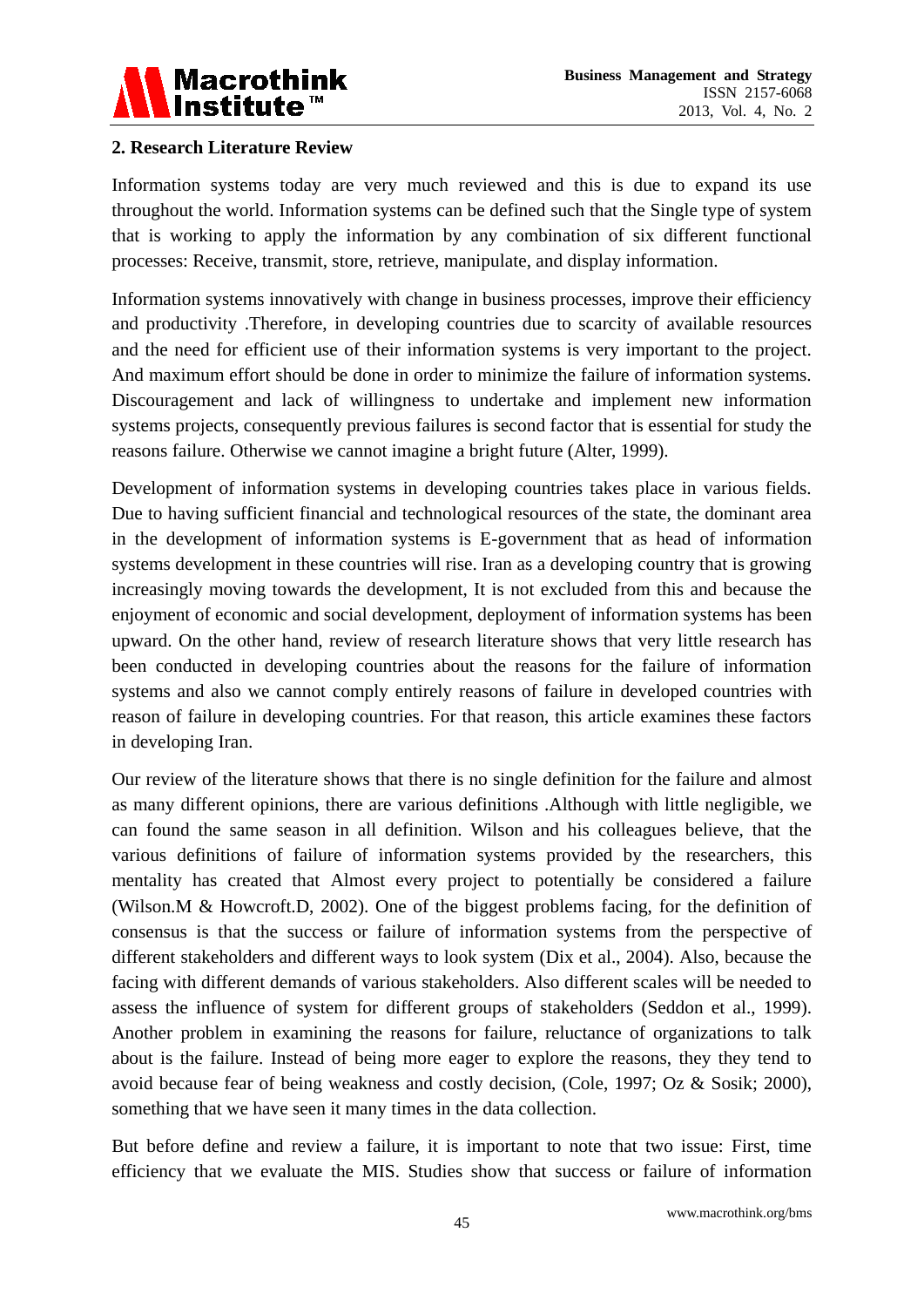

systems can assessed in Short-term or direct effects or long-term and indirect effects on the efficiency. Second is the level at which to measure success or failure. Information systems will be evaluated at three levels. These three levels are: (1) the organizational level (firm); (2) the process (functional) and (3) individual-level (user). At the organizational level, the success or failure of information systems related organizational performance measure used primarily by tools. This includes an increase in market share, profitability, operating efficiency, operating cost and return on investment. In the process, information systems is evaluated by efficient use of resources and reduce process cycle time. The scale included operational efficiency of functional parts, lesser costs and targeting processes are well understood. Finally, at the individual level (user), information systems can be measured by the users' perception of desirability and satisfaction. This stage is defined by user satisfaction and utility systems (Garrity and Sanders, 1998).

Now you can look up some definitions of failure:

If an information system development, operation stops, System fails to meet expectations of potential and actual supporters, and then it has failed (Sauer, 1993).

A project that fails to do on the basis of predetermine the budget shall be deemed a failure (Standish Group, 1994).

Project which its time and budget exceed the originally prescribed for it, cannot be termed successful (Taylor, 2000).

The project has been canceled or project to can't achieve the business objectives, has failed (Standish Group, 2006).

"Savr" listed five types of failure for information systems that include:

1 - Failure to achieve predetermined objectives

2 - Failure Process: When has risen that can't create a system according to determine the budget or the time;

Failure of interaction: When users are unsatisfied with the system and they have lack of incentive to work with the system, this failure occurs.

4 - Failed Expectations: Each project begins with ideas and expectations of its stakeholders, but in the end may not meet all these demands.

5 - Failed end: occurs when a project is canceled before the final delivery. Project termination is the last thing that may happen in the failure of a project, and this is when there is no hope for achieving goals (Sauer, 1993).

Heeks in another classification consider the two modes of failure information system:

a. Complete failure: in this type of failure, a system is not implemented or abandoned immediately after implementation.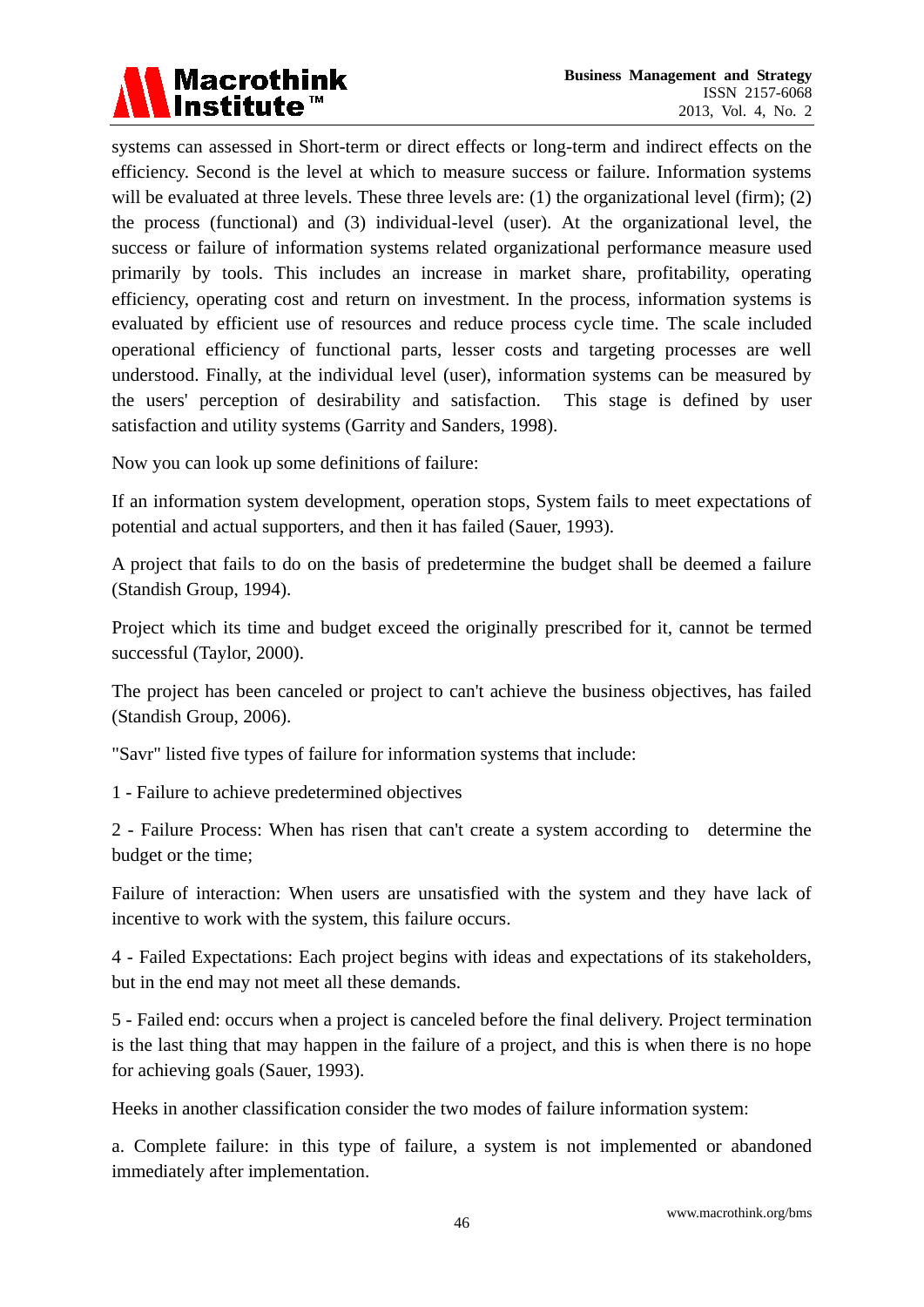

b. Partial failure: in some cases, a system is implemented and used at a time; however, the system fails to achieve certain goals. In other words, the system only covers part of its objectives (Heeks, 2003).

Since, according to reports in the literature, the attention to reasons of information systems failure, has improved relative information systems projects, In following we review the reasons for failure in any of the information systems of management, technologies and operating factors.

## **3. Factors of Information Systems Failure**

### *3.1 Management Agent*

## 3.1.1 Heading Stability and Literacy

One of the important properties of information systems that have a role on information system failure is management instability. Many information systems projects when they suffered successive changes in senior executive management or management information systems are unstable. Changes in senior management and replace them again destroy the Focus and support for the success of a system administrator who needs it. In the study of "Jiang" and "Klein" this index as one of four key factors in the failure has been introduced.

Believing to designed system definitely will add to management and organizational support of information system. In fact when there is no believe and enough commitment among senior managers to Information Systems to implement has nothing but failure. On the other hand believe in the effective management of information systems is considered an outstanding success factor. According to studies, belief and commitment of managers at all stages of development and growth of information systems is essential, so that lack of this cause to big failure. When senior management has committed itself to a project, consequently, any action that is necessary and at any level At all stages of project development and implementation will do.

For a full understanding of information systems, managers have a broader dimension of managerial, organizational and IT know and action in providing business solutions to environmental challenges by using an appropriate information system. This broader understanding of information systems referred to as information literacy (lavdn 2001).

### 3.1.2 Support

Manager can have a positive step in removing barriers for implementation of information system. Managers can facilitate Matters related to implementation of the system with Factors such as promoter elements that to strengthen human resources, grant and in kind and cash rewards. The manager should attempt to identify barriers and remove barriers, another step forward in the implementation of information systems. The manager should be implemented with financial support and logistical information system to pave roads. To prevent failure of information systems, all the facilities including manpower, finance,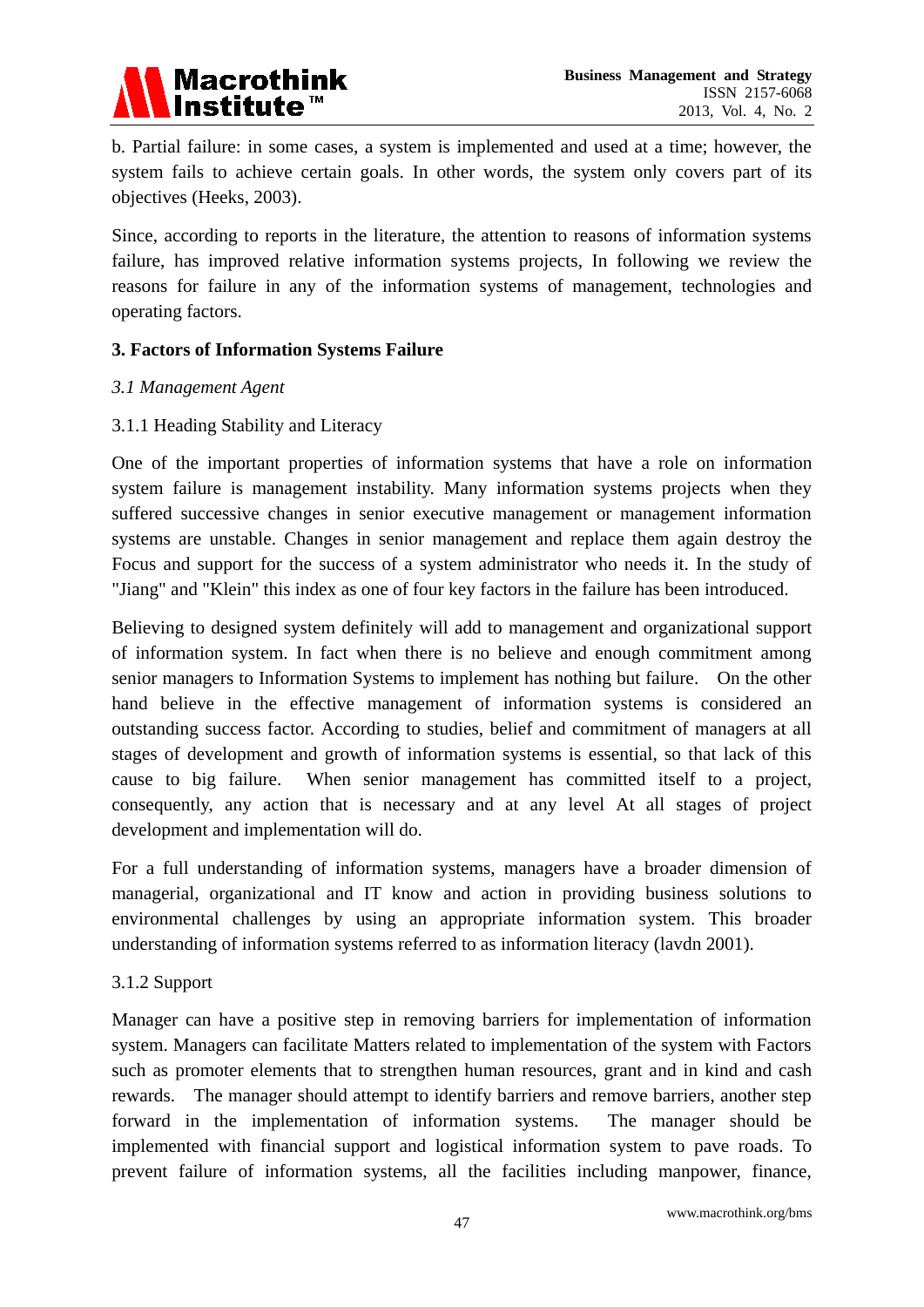

information and ... Should be mobilized. In general, if any underlying managers withhold their support for those systems, there will be no chance to implement and sustain the system. (Irani, Sharif, & Love, 2001; Standish Group, 1999)

No doubt the directors, as MIS strategic plan for your organization are considered, with the certain schedule and money into, not only will be pay to financial and logistical support, But also receive periodic reports from the project team, in order to eliminate obstacles hindering the action will do and And notifying managers of the current trend, with the support of their support facilitate promoter affairs.

# 3.1.3 Selection

One of the mistakes in the implementation of information systems is lack of proper analysis of cost – profit. "Glass" outline the use of new technology is a huge mistake. He argues that a \$ 100 million project with a new technology should not be initiated unless this technology before it is used in a \$ 10 million project and a \$ 10 million project should not be started unless they first completed project is \$ 1 million. (Glass 1991)

According to a study by Astandysh and took over 365 companies, 7/52 percent of projects have suffered a partial failure. Although these projects have been implemented but since gone beyond the scheduled time, they can't be successful. Prolonging time of Design or implementation may due to cancel the entire project because the Strategies may be changed during this time. Other environmental factors such as new technologies, changing needs of users and ... Can actually make inefficient project (Standish Group, 1994).

Often, information system design takes place, but something is not done to start implementation. At design, a parallel infrastructure should be specified and implemented.because The appropriate place to implement the system, the new organizational chart, new jobs and ... Is required. It should be scheduled so that upon completion of the design, implementation steps to begin.( Kitiyadisai, 2000)

# 3.1.4 Strategy

Information system goals align with organizational goals, one of the influential elements in the success of information systems. Lack of information systems goals align with organizational goals an cause to other failures such as lack of management support and commitment that was mentioned earlier. Strategic analysis of key factors for success of an information system by analysts need is a strategic project that is the introduction of information systems (Laudon, 2007).

The goals and strategies must first determine, in writing, and shall be approved, and then according to their information systems are designed. If the organization does not consider the costs of changing to a new system, the benefits of IT investments will decline. Introduce or change a strategy includes severe organizational and manneral impact and Defines how different groups of people and their tasks or to interact. How to define and interpret the changes in technology assessment and its application in the enterprise resource management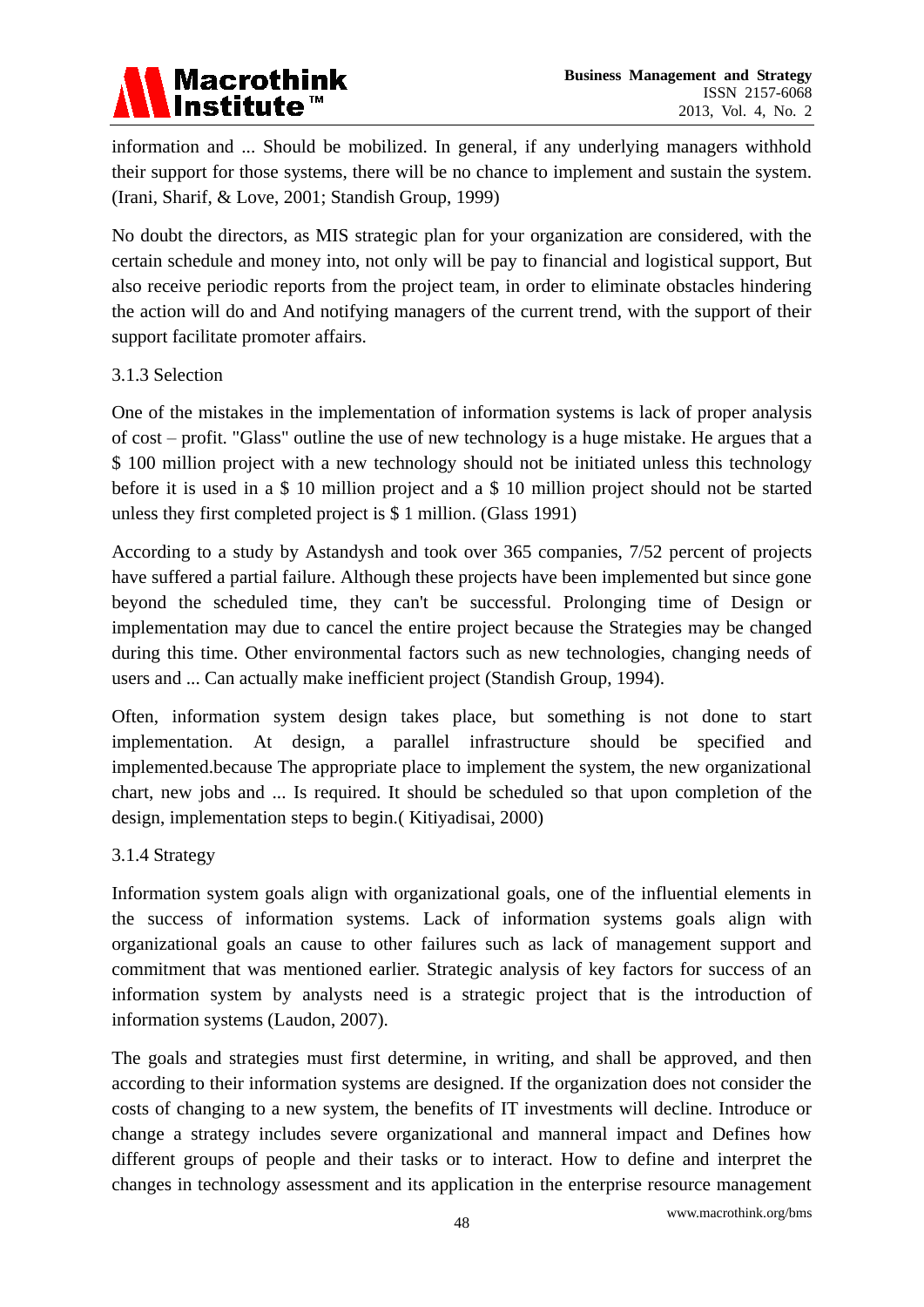

often leads to a new distribution of power and the authority (Law & Perez, 2005).

# *3. 2 The technology facto*

3.2.1 Complexity - Risk

Complexity is defined differently in different texts. According Bakariny definition, the complexity can be understood as various sectors interaction that can be created from various functions and depended ways. Thus you have a system that is composed of several components. Each of these components, have the dependencies of each sections and each sections could have been independent and have specific impact on the whole system. Each of the components has not only internal dependencies, but also accepts other components of the system. Although each of these components are independent and has its own internal dependencies but a small change in each of the inner components can have different effects on the entire system and Sometimes project forward to fail. Complexity is risk factors for failure of information systems (Barki, Rivard, & Talbot, 1993). A way for success of project is to reduce complexity. The study has shown that the broadest prominent feature of the failed systems is high degree of inherent complexity of these projects (British Computer Society, 2003). Systems mainly differ in terms of size, scope, technical and organizational components and complexity. Some systems have a high level of risk and probability of failure is very high. Some systems have a high level of risk and probability of failure is very high. The level of project risk are Influenced by factors such as project size, project structure and level of technical skills, personnel information systems and project team (Laudon, 2007). The more size of a larger project, the more number of executive manpower, much time is allocated for the implementation and the more organizational units involved, and project risk will be higher. Very large projects, about 50 to 75 percent failure rate is higher than other projects, because such projects are complex and are difficult to control. Also to solve a larger problem, there is need for further breakdown of project components into small project which this increases the complexity of interactions between the components (AlSharif, Walter, & Turky, 2004; Schmidt, et al. 2001).

# 3.2.2 The System Impact

Information systems with information processing, often limited to the transfer, recycling, storage, display help to the business processes. Information systems are trying to change existing business processes to improve them and make it automatically. (Nauman et al.2009). In fact the information systems are tools for increase efficiency and effectiveness in organizational processes are being carried out. Information systems should be designed so that furthermore increase speed, improve the quality of the decision. The design and implementation of the system should always consider these questions: does system reaction out operation with high speed and accuracy? Is it increases our effectiveness and efficiency? Has create excellence and distinction in a competitive market for us? Has increased our power to make decisions?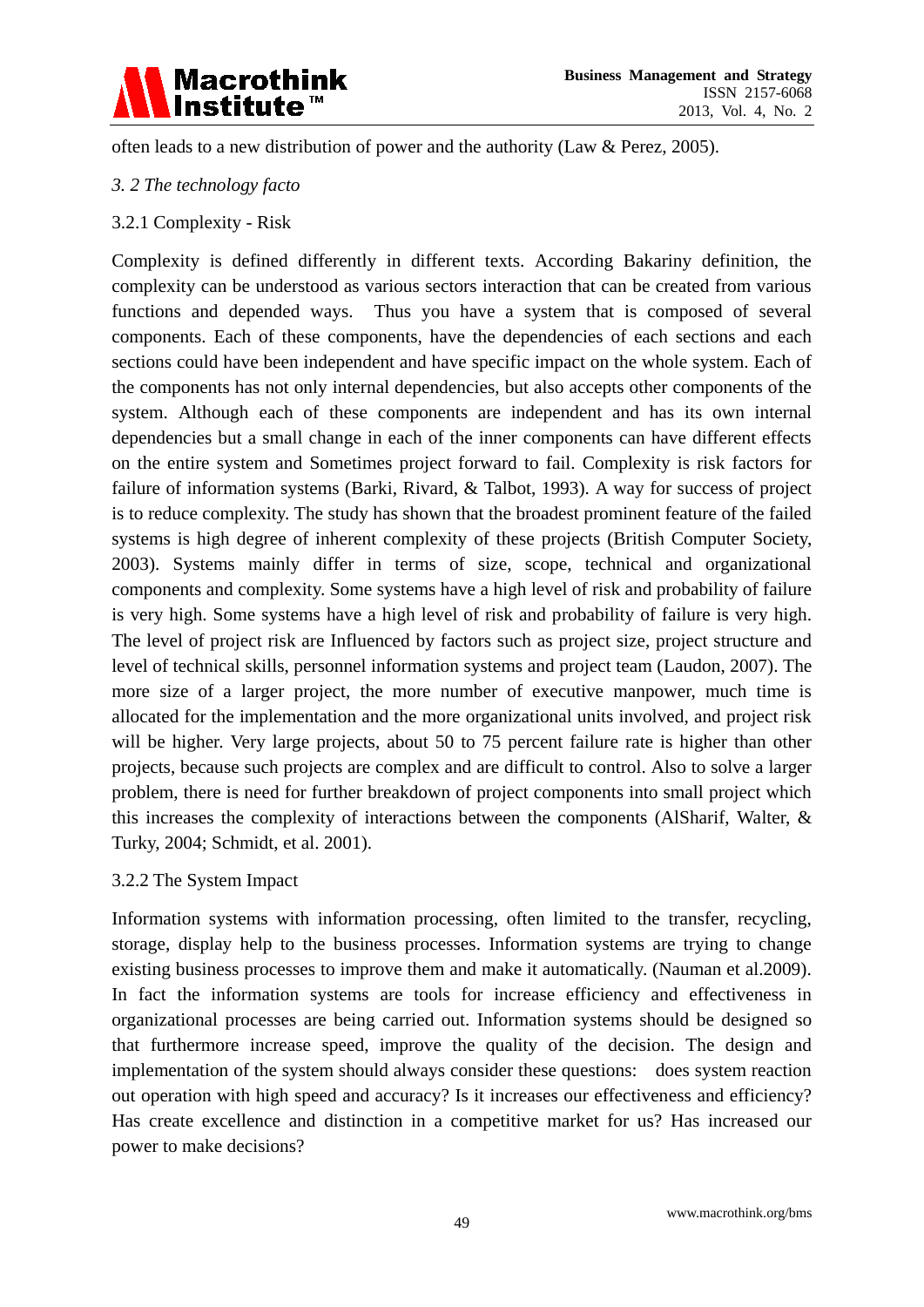

# 3.2.3 System Schema

Managers often fail to define their information needs. Sometimes the analyst and designer also unable to define the information need of final system consumers. In addition, information system users who have poor knowledge are not able to express their needs. Inability of the designer in an interview on this subject will rise. Because of this, there is a need to knowledge professionals are experienced enough. For these reasons most systems suffer from shortcomings in their information needs for properly defined (IT Cortex, 2005).

Data in the system may have a high level of carelessness and inconsistency. Also, some data are not well defined. It should be clear that any data are logged in which organizational unit. The information in certain fields may be filled with errors or ambiguous, or they can't be properly segregated for the purpose of the organization. Information needed to do a specific task may be due to incomplete data are not available (Laudon, 2007).

For satisfying our needs, the system should be following an appropriate model. For this reason, analysts and operational planners need to research career in modeling, have sufficient mastery. The main concept of technology is nothing but what is the model design. The Model obtains the data and makes them our expected output (Braa & Hedberg, 2000).

## 3.2.4 Infrastructure

One of the main reasons for the failure of information systems is weaknesses in the system infrastructure. Especially in Iran, network and telecommunication lines have their own problems and organizational do not enjoy infrastructure necessary for successful implementation of information systems.

Insufficient number of Internet service providers, lack of extensive features and powerful software, network problems in the context of information systems, telecommunications, and satellite and computer networks are inadequate and low bandwidth Internet lines, including problems that impact the IT project failure (Akhavan, Mohamadlou and Habibi, 1383).

### *3.3 Organization Factor*

# 3.3.1 Conflict on Comments

Conflicts on comments and disputes arising from the lack of integrated language between the analyst, designer and programmer and a weak interaction between the employer and enforcement, lack of commitment of each party involved in the project information system.

A source of conflict refers to lack defining of the role of each of the parties involved in the design and implementation. To avoid a conflict, the best solution is that each analyst and designer should be aware of the responsibilities and roles. In other words, the analyst and designer should be somewhat familiar with each other's activities. Conflict mainly has risen because lack of understanding each other (DeLone & McLean, 2003).

Client and host conflict could be because the contract provisions are not well defined and the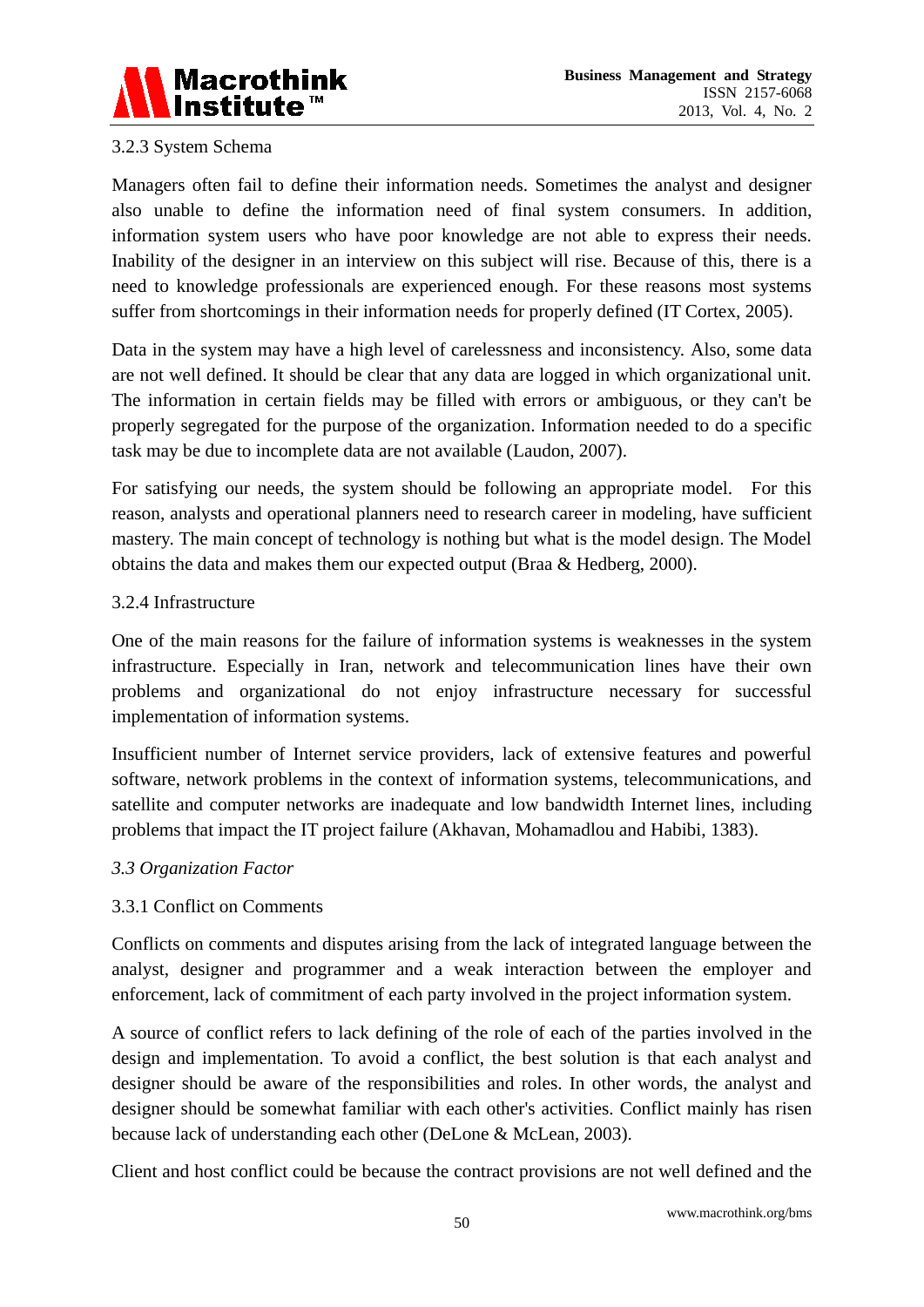

costs of payment processing and delivery time not recorded as precise and clear in the contract.In fact, one of the main tasks of the team manager is to choose correctly members.

## 3.3.2 Readiness

Organizations should be prepared to implement its information systems and then attempt to run the system. Jobs must be redefined for this purpose. Department should be created to maintain information systems to handle the affairs of the catch. Note that with entering organization's information systems, organizational structure will also change (Laudon, 2007).

Another reason for the failure of information systems is lack of departmental information systems in organizations. A strong association that deals with the policy and monitors the implementation of information systems is one of the mechanical principles for large organizations (Montealegre & Keil, 2000).

Also, when designing the information system should take the time to educate employees and assign users.

## 3.3.3 Manner

Interaction failure: The failure of information systems is an indirect assessment of failure information systems that if the system is exposed to large amounts of user interaction, is successful and if the user does not use it or not use it correctly, is unsuccessful. In this view, problems such as difficulty in assessing the quality of interaction is in progress and it is usually consider as user satisfaction. For example one question rise that Do you need time to evaluate user satisfaction that he has used the system to or measure the amount of data transferred? (Arabi and Izadi, 2003).

Lack of coordination and cooperation between managers, designers and programmers create our own - their attitude. In some cases it is not clear who is responsible for performing a task. That's why each of the groups does not accept responsibility. Usually each group considers their successes and failures due to poor performance of its functions of other groups (Arabi and Izadi, 2003). An organization in operational and strategic standpoint requires encouraging participating all its members and stakeholders. There is always a strong belief that stakeholder participation is essential for successful systems (Cash & Fox, 1992).

### 3.3.4 Expectations

System failure is not primarily due to technical deficiencies, but the lack of attention to those who are involved in or affected by it will be desired. People involved and affected by any system, they expect of that system that should be considered.

Failure can be expected as a tool for evaluation of information systems used. The problem there is that at a certain time, all participants haven't expressed their expectations. Their expectations have not yet thought of or perhaps because their expectations do not understand yet (Lyytinen and Hirschheim, 1987). In addition, any characters not include all requirements. What really needed is the system design must provide potential and imperfect users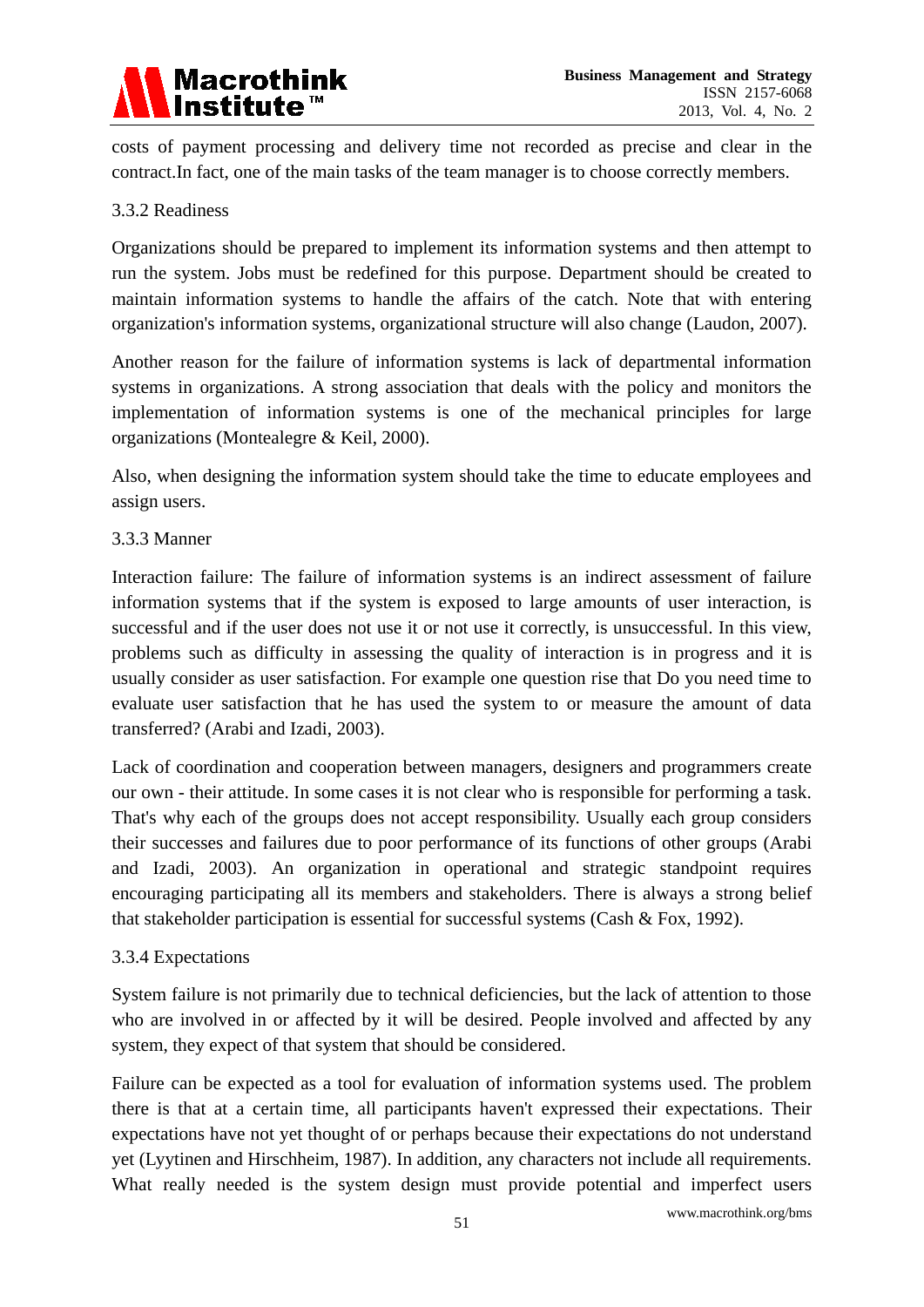

expectations. Another problem is that it increases the risk of failure is that While in the new millennium a system is designed and used, Expectations of participants will be enhanced and refined (Arabi and Izadi, 2003).

Lack of attention of designer to demands and interests of target group refers to backgrounds, different interests and priorities that designer and user are both involved in it. This is called the gap between the user - designer (Laudon, 2007).

In some cases due to lack of user awareness of the needs and demands of the system, after implementation, stating that the system is not what was intended and it does not meet his demands (Vandersluis, 1997).

# **4. Empirical Study and Discussions**

According to the research topic in computer information systems as reasons for the failure of Iranian banks, the main concept of the reasons for the failure of information systems was considered as the dependent variable.

## *4.1 Research Conceptual Model and Hypotheses*

Conceptual model using the theoretical framework derived from research articles, books and using the Delphi technique and looking at the issue of localization experts, including managers, analysts, designers and developers of information systems organizations has been developed by researchers as following conceptual model. In an attempt to model the concept, elements and components into a single logical network, developed, described and shown to be complete.

It must be noted that from 42 items obtained from the various articles, finally with expert opinions in the survey, 12 components were selected which are classified as the independent variables, in terms of management, organization and technology factors. Thus the hypothesis presented in this form that causes of failure of computer information systems is in management, organization or technology factor.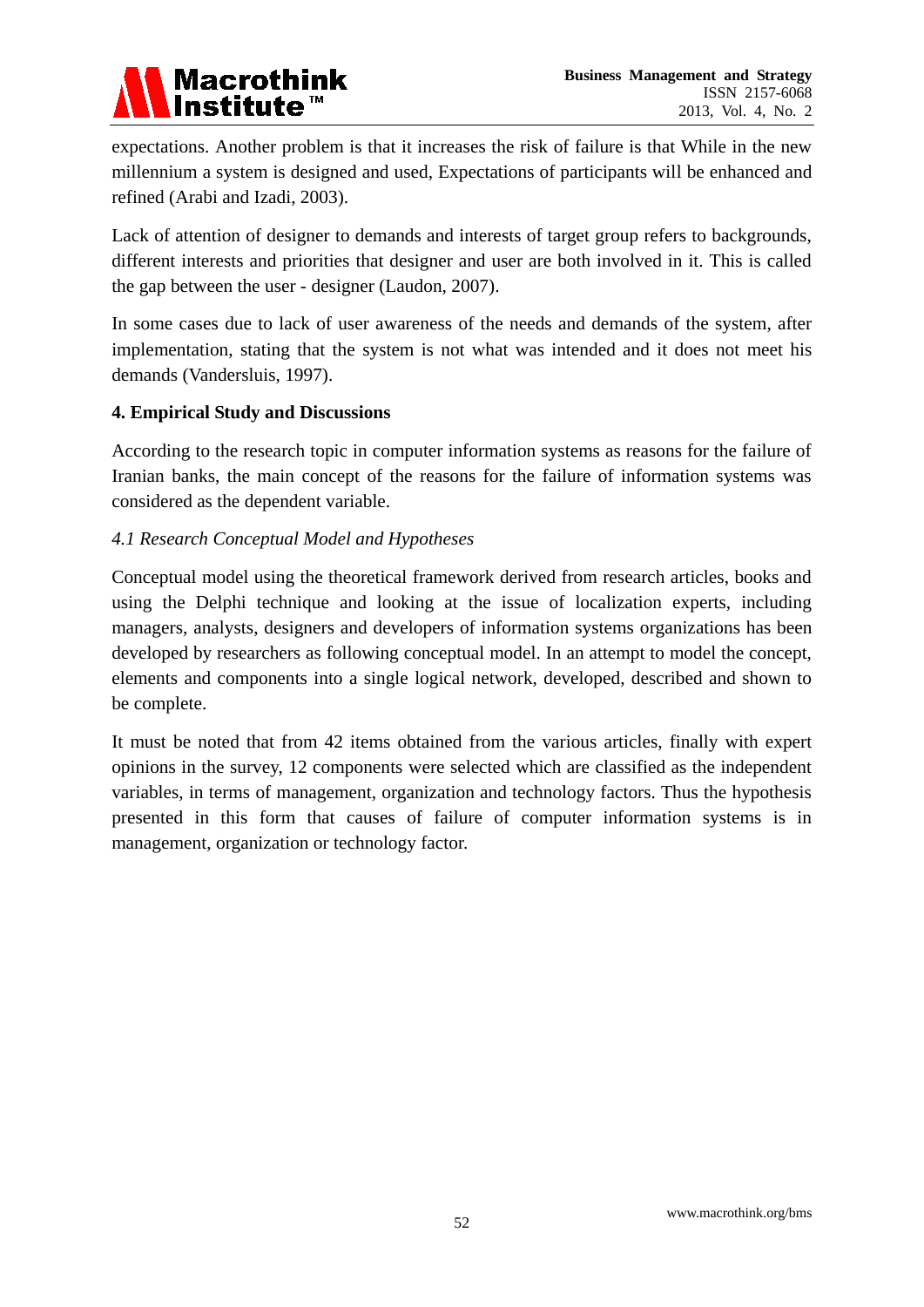



Figure 1. Research Conceptual model

## *4.2 Research Method*

The nature of this research is applicable and its purpose is explanatory. In this study we followed the reasons of failure of Iran's banks in the computer information systems. Research questions are "why" type ones and our research strategy is deductive and verified theory process. Conceptual model for the study is relations and integrated concepts with a certain level of credibility that its background is obtained by the researchers using the above articles and research. Also, a conceptual model that represents the mechanism or structure heir explanatory hypothesis is composed of elements and components and using the theoretical framework. Sample to study equals with statistical community members, and including all banking computer systems that have the mission to provide banking services to customers. For data collection, a questionnaire package using Likert's type was designed includes 41 items. In this research, for assessing the validity of research reliability of questionnaires, Cronbach's alpha coefficient is used. Statistical analysis tools are also included Pearson correlation coefficient to show homogeneity and heterogeneity between the components and the factors together, and the beta coefficient.

# *4.3 Reliability Test*

In this study after designing of desired case, for Better measurement and evaluating each of these concepts, items desired and select the appropriate case; Cronbach's alpha test was used. The empirical rule, Cronbach's alpha should be at least 7/0 is the scale has to be considered reliable. Cronbach's alpha case desired size obtained from 928/0, which shows the compatibility and reliability case designed to have desired.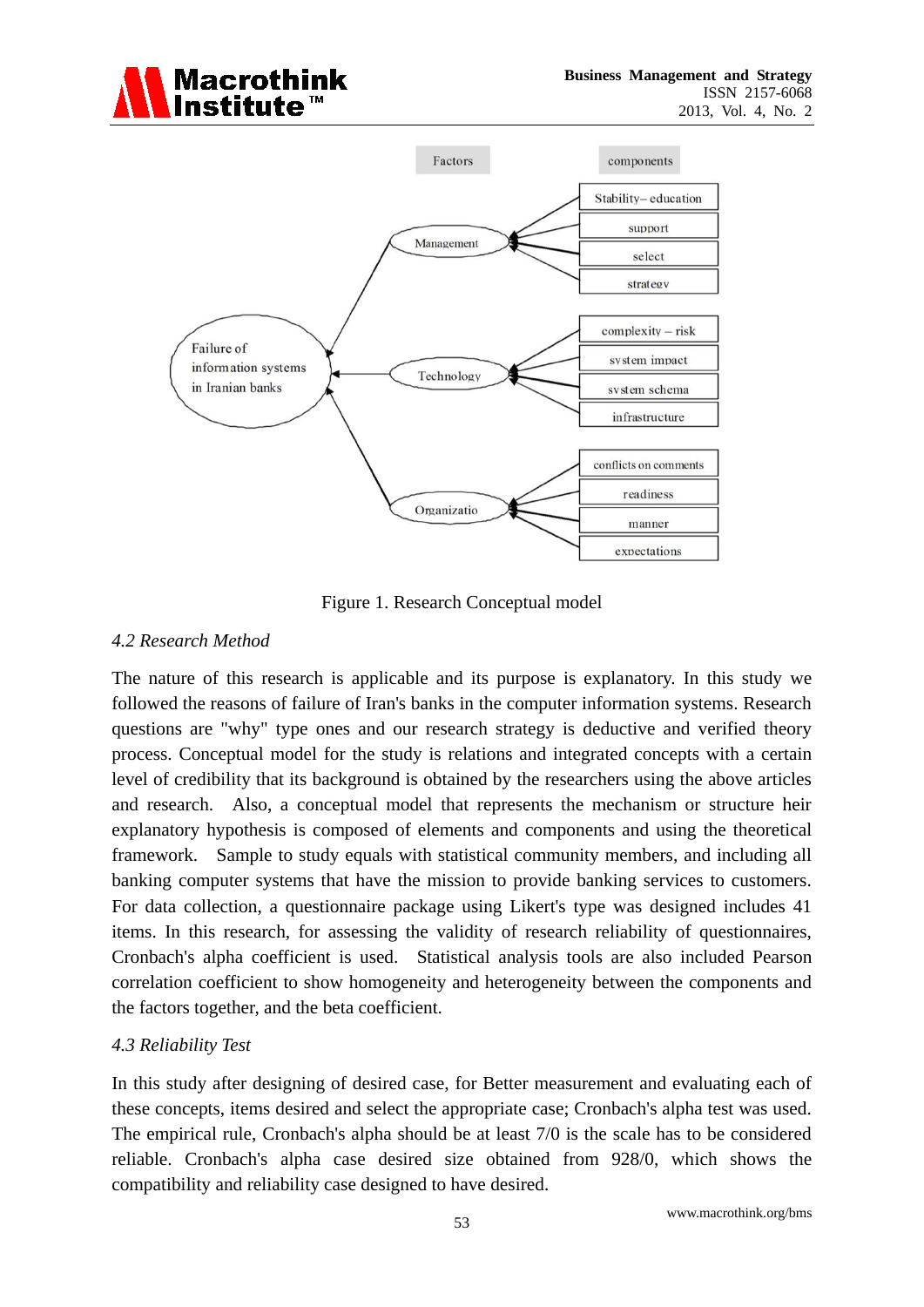

Table 1. The Cronbach's alpha test

| Cronbach's alpha | Case number |
|------------------|-------------|
| 1.928            |             |

# **5. Analysis of Research Data**

In this section the gathered data by using statistical indicators at different levels of correlation and regression coefficients was analyzed. The three levels are:

- Component impact analysis level of each of the three factors separately on the failure of information systems;
- analysis level of all three factors on the failure of information systems;
- Level impact analysis of each of the three factors on the failure of information systems.

*5.1 Component Impact Analysis Level of Each of the Three Factors Separately on the Failure of Information Systems*

In order to realize the relationship between dependent and independent variables and the impact of each independent variable on the dependent, regression coefficient index is used. At first Analysis of the four factors influencing rate on the failure of management information systems in organizations are investigating.

Table 2. Impact Analysis Management Agent components on the dependent variable

| Model | R     | R Square | <b>Adjusted R</b><br>Square | Std. Error of the<br>Estimate |
|-------|-------|----------|-----------------------------|-------------------------------|
|       | .797a | .635     | .587                        | .59044                        |

- a. Predictors: (Constant), manage 4, manage 3, manage 2, manage 1.
- b. Dependent Variable: m1

Table 2 shows the four component's correlation with the dependent variable (80/0  $\approx$  R). This means that there has been high correlation between Management Agent independent variables with the dependent variable. The coefficient of determination  $(R2)$  is approximately equal to 63% that this means from 100 % of the total value of the dependent variable changes, 63 % is related to these four components.

Also, with consider to beta coefficients in Table 3, strategy component (manage 4) has the most influence on the failure of information systems in Iranian banks.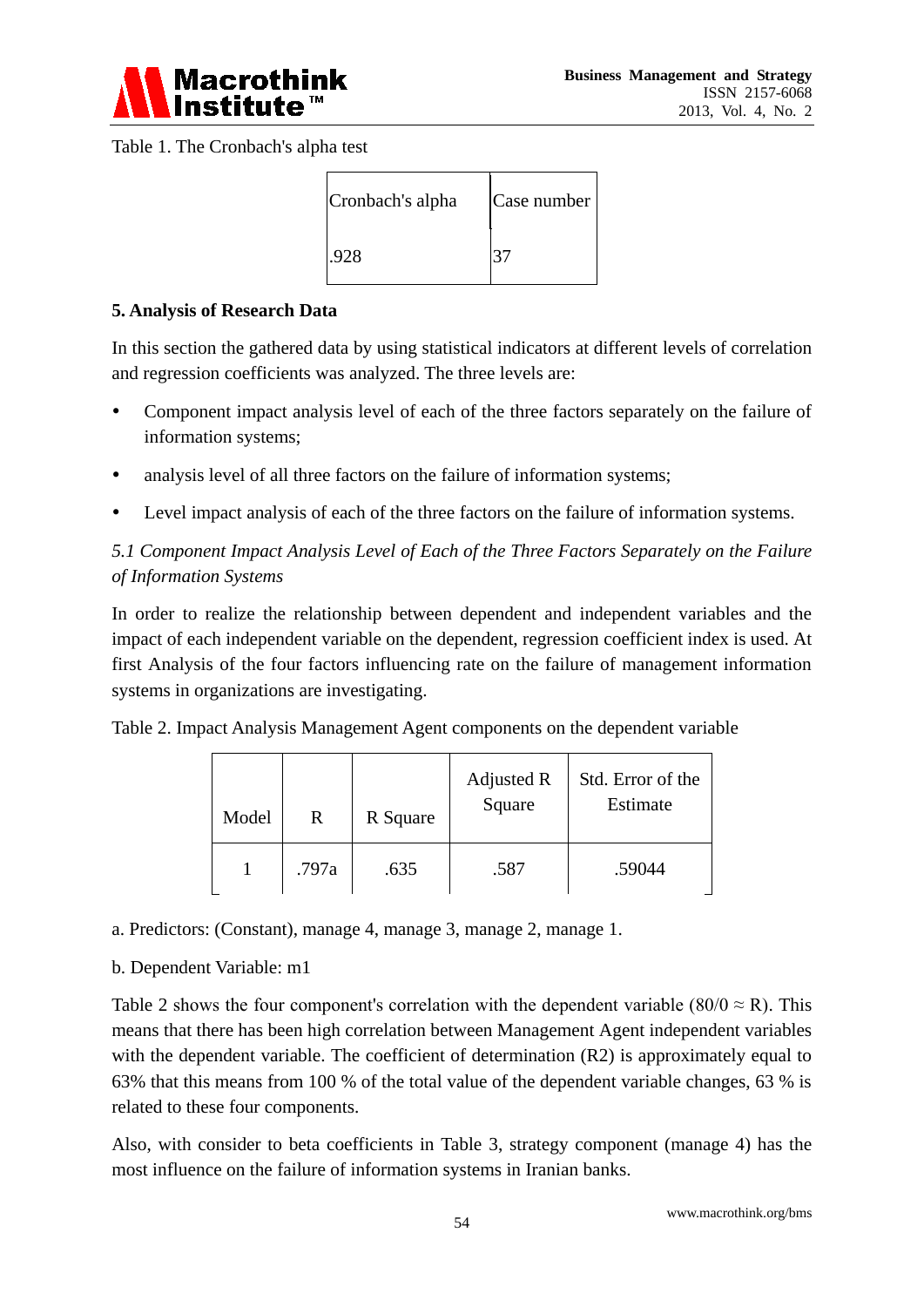

|              |                     | Unstandardized<br>Coefficients |               | Standardized<br>Coefficients | $\mathbf t$ | Sig. |
|--------------|---------------------|--------------------------------|---------------|------------------------------|-------------|------|
| Model        |                     | B                              | Std.<br>Error | Beta                         |             |      |
| $\mathbf{1}$ | (Constant)          | .103                           | .496          |                              | .208        | .837 |
|              | Stability-education | .074                           | .140          | .090                         | .532        | .598 |
|              | support             | .253                           | .217          | .231                         | 1.166       | .253 |
|              | selection           | .122                           | .239          | .096                         | .512        | .612 |
|              | strategy            | .469                           | .138          | .499                         | 3.408       | .002 |

Table 3. Analysis of the Management Agent component on the dependent variable

a. Dependent Variable: m1

Table 4 shows the effect of the variable component of operating system failure data. In this table R is 71/0, which indicates a very high correlation of the dependent variable with four components.

| Table 4. Analysis of the organization operating components of the dependent variable |  |  |
|--------------------------------------------------------------------------------------|--|--|

| Model | R     | R Square | Adjusted R<br>Square | Std. Error of the<br>Estimate |
|-------|-------|----------|----------------------|-------------------------------|
|       | .715a | .511     | .446                 | .68368                        |

a. Predictors: (Constant), org 4, org 3, org 2, org 1.

### b. Dependent Variable: m1

Table 5 also shows that components with the highest expectations of the beta coefficient, has the greatest impact on information systems is the failure rate and Ingredient of the readiness has no effect on the dependent variable.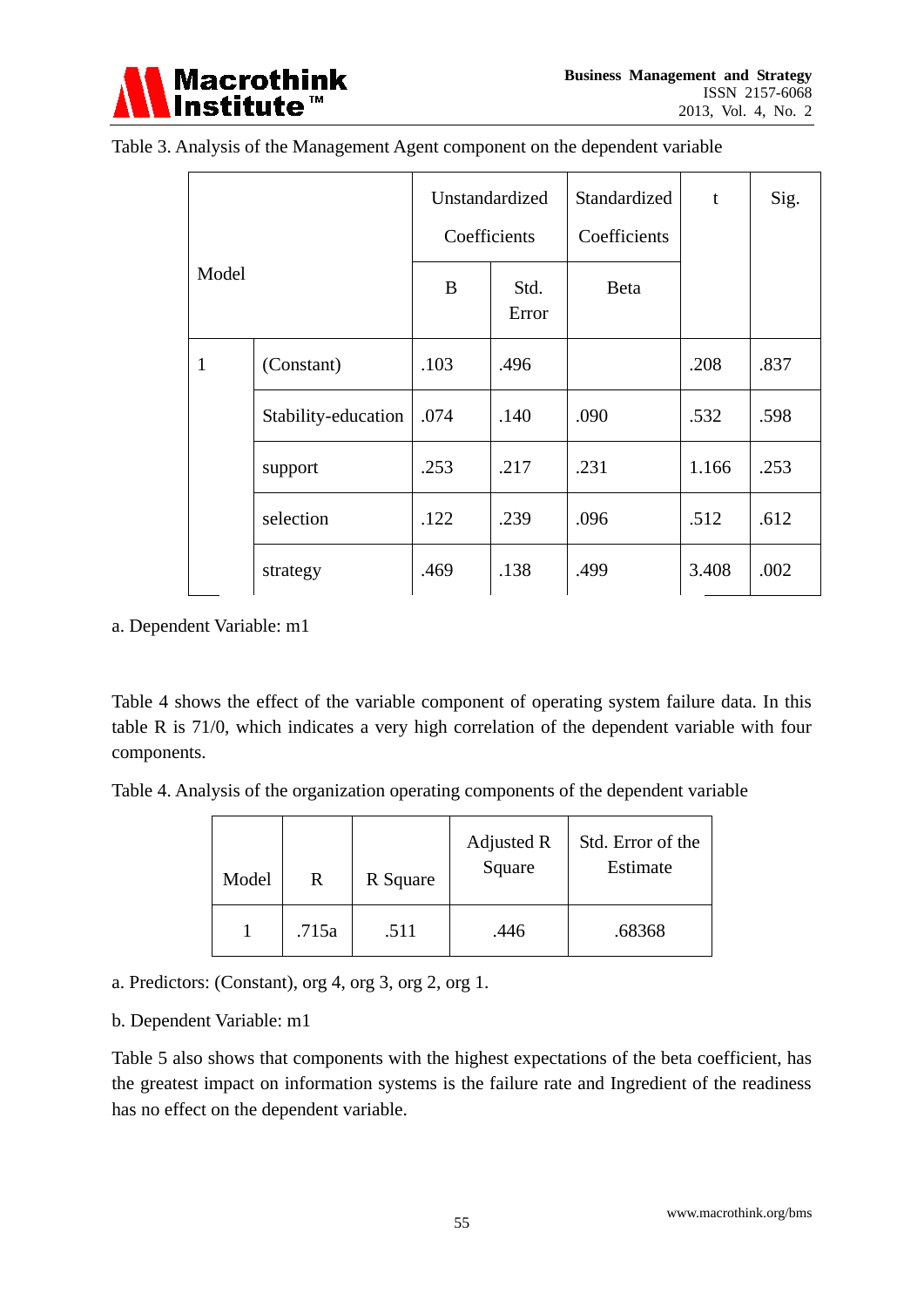

|              |                          | Unstandardized<br>Coefficients |               | Standardized<br>Coefficients |         |       |
|--------------|--------------------------|--------------------------------|---------------|------------------------------|---------|-------|
| Model        |                          | B                              | Std.<br>Error | Beta                         | t       | Sig.  |
| $\mathbf{1}$ | (Constant)               | .049                           | .674          |                              | .072    | .943  |
|              | Conflicts on<br>comments | .477                           | .195          | .406                         | 2.449   | .020  |
|              | readiness                | .000                           | .183          | .000                         | $-.001$ | 1.000 |
|              | manner                   | $-.068$                        | .194          | $-.060$                      | $-.352$ | .728  |
|              | expectations             | .497                           | .217          | .442                         | 2.287   | .029  |

|  |  | Table 5. Analysis of the operating components of the dependent variable |  |  |
|--|--|-------------------------------------------------------------------------|--|--|
|  |  |                                                                         |  |  |

#### a. Dependent Variable: m1

Table 6 shows the R equals with  $67/0$  and  $R2 = 45/0$ . Technology components compared to other factors seem to have less impact on the dependent variable. It should be noted that the components of each factor is analyzed separately.

Table 6. Analysis of the operating components impact of technology on the dependent variable

| Model | R     | R Square | Adjusted R<br>Square | Std. Error of the<br>Estimate |
|-------|-------|----------|----------------------|-------------------------------|
|       | .672a | .451     | .378                 | .72441                        |

a. Predictors: (Constant), tech 4, tech 3, tech 2, tech 1.

### b. Dependent Variable: m1

Beta coefficients in Table 6 with respect to component complexity - a failure rate of information systems has the most influence on risk.

Table 7. Technology component factors Impact Analysis on the dependent variable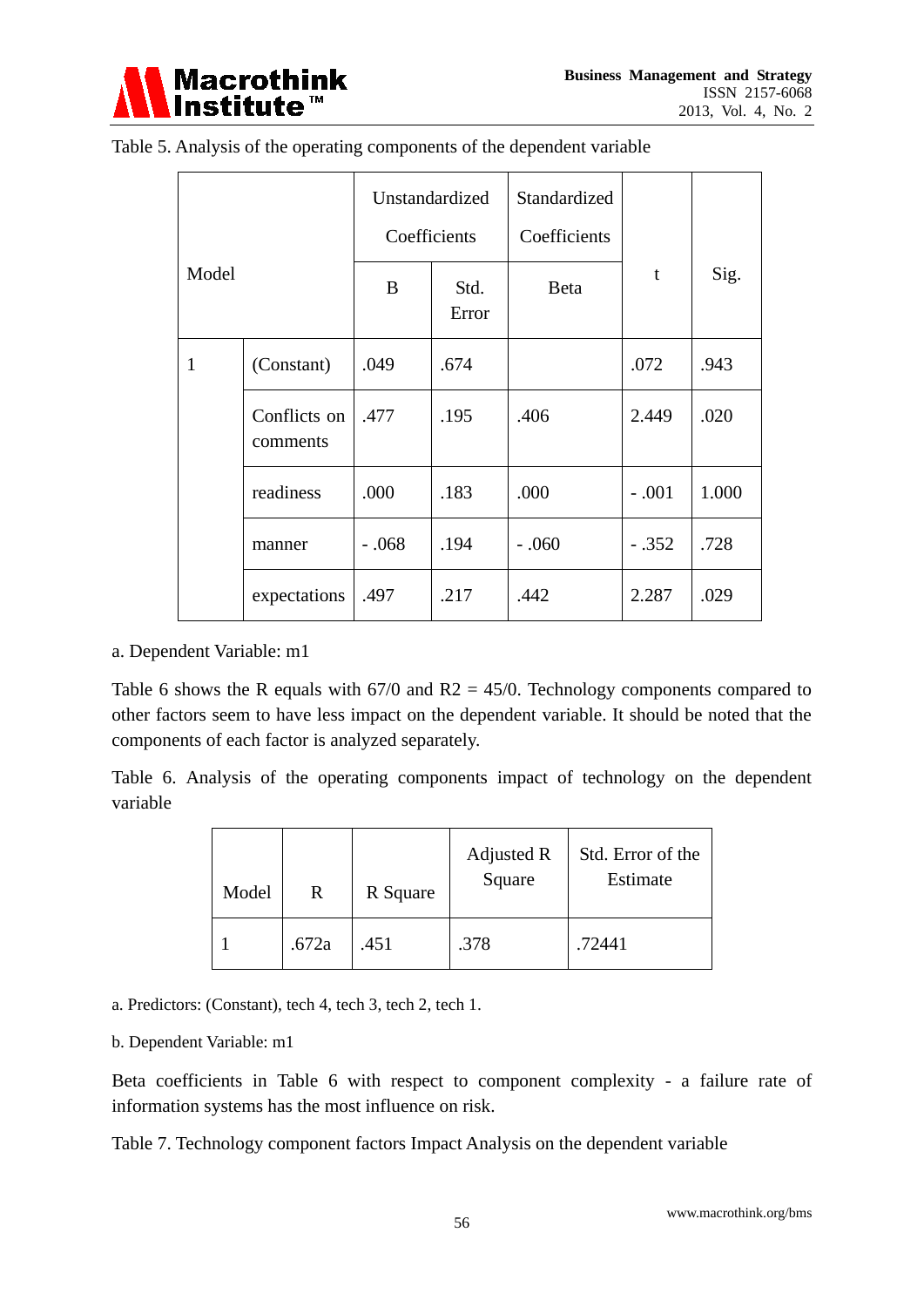

|              |                             | Unstandardized |               | Standardized |          |      |
|--------------|-----------------------------|----------------|---------------|--------------|----------|------|
|              |                             |                | Coefficients  | Coefficients |          |      |
| Model        |                             | B              | Std.<br>Error | <b>B</b> eta | t        | Sig. |
| $\mathbf{1}$ | (Constant)                  | 1.023          | .983          |              | $-1.041$ | .306 |
|              | Complexity -<br><b>Risk</b> | .851           | .247          | .557         | 3.452    | .002 |
|              | of<br>Impact<br>system      | .044           | .223          | .034         | .199     | .843 |
|              | Schema<br>System            | .266           | .197          | .220         | 1.355    | .186 |
|              | Infrastructure              | .110           | .218          | .077         | .503     | .618 |

a. Dependent Variable: m1

# *5.2 Analysis Level of All Three Factors on the Failure of Information Systems*

In Table 8, R equal to 0.90 and this means that all components have a direct correlation with dent variable. R2 also about 0.80, which shows components of the designed model have been able to explain 0.80 changes of dependent variable. This indicates the power of designed model of this research to demonstrate the failure of information systems in Iranian banks.

Table 8. Analysis of the components of the three factors on the dependent variable

| Model | R     | R Square | Adjusted R<br>Square | Std. Error of the<br>Estimate |
|-------|-------|----------|----------------------|-------------------------------|
|       | .894a | .799     | .689                 | .51184                        |

As can be seen in Table 9, in column of standardized coefficients, beta amount shows the effect of each of these components on the dependent variable.

This study is estimated that strategy factor with (0/438) has the highest impact coefficient and Ingredient of the readiness with (-0/463) has lowest impact coefficient.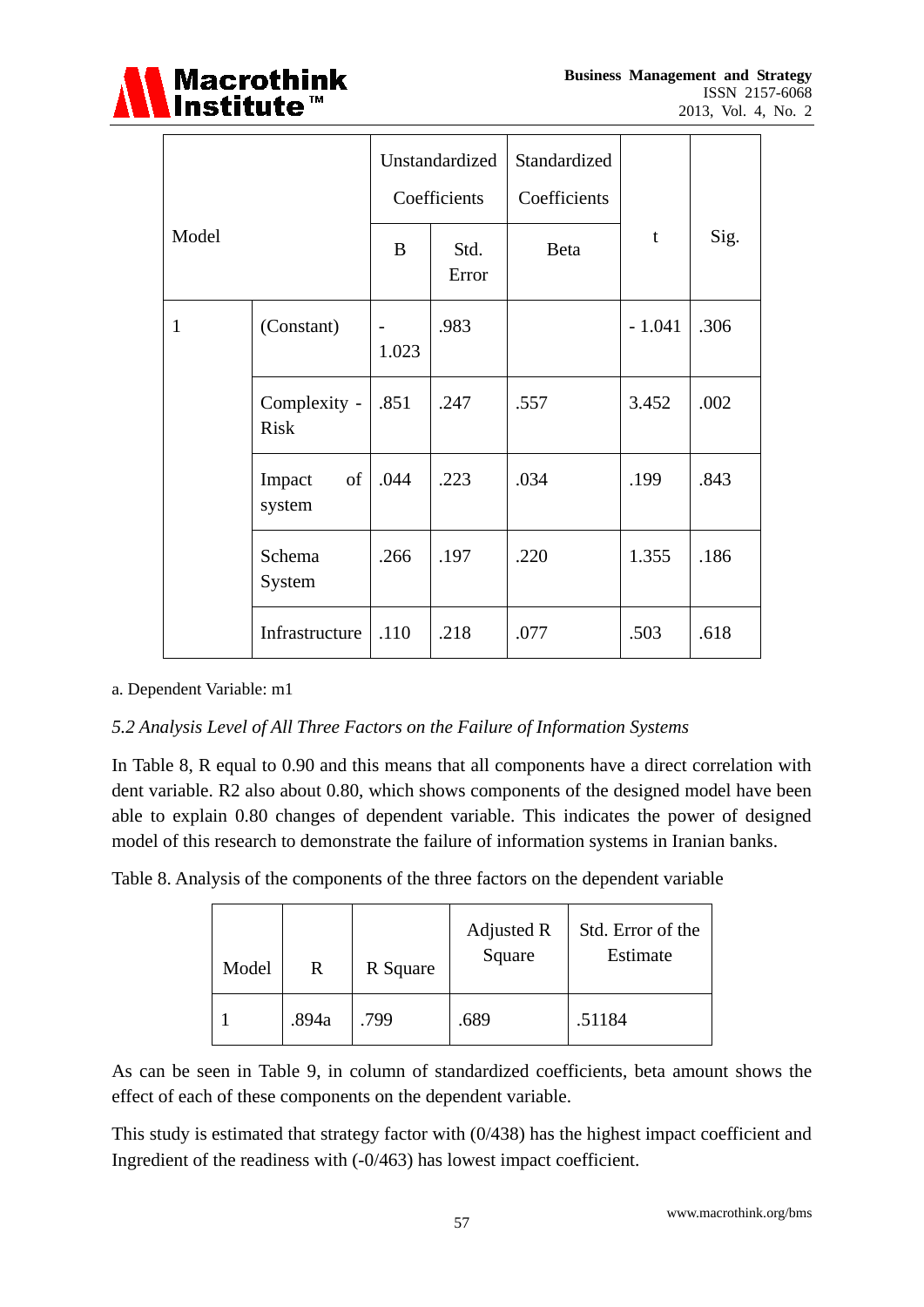

It means that any management strategy is to implement targeted information systems, information systems will be less chance of failure.in addition the analysis indicate that Organizational readiness for implementing an information system will not have much of a role in the failure of information systems.

Important point in Table 9 of the strategy variable impacts on the success of information systems in Iranian banks is that the amount of 0.438.

It means that if the objectives and outputs of information systems support organizational goals and strategies, Information systems will be successful and failure chance of them is less.

|       |                           | Unstandardized |       | Standardized |          |      |
|-------|---------------------------|----------------|-------|--------------|----------|------|
| Model |                           | Coefficients   |       | Coefficients | t        | Sig. |
|       |                           | B              | Std.  | Beta         |          |      |
|       |                           |                | Error |              |          |      |
| 1     | (Constant)                | $-.739$        | .961  |              | $-.769$  | .450 |
|       | Complexity - Risk         | .256           | .230  | .167         | 1.114    | .277 |
|       | Impact of system          | $-.017$        | .192  | $-.013$      | $-.087$  | .932 |
|       | Schema System             | .050           | .156  | .041         | .319     | .753 |
|       | Infrastructure            | .194           | .205  | .136         | .946     | .355 |
|       | Stability-education       | .062           | .143  | .075         | .433     | .669 |
|       | support                   | .198           | .234  | .181         | .848     | .406 |
|       | choice                    | .366           | .232  | .262         | 1.449    | .162 |
|       | strategy                  | .412           | .140  | .438         | 2.941    | .008 |
|       | Comments<br><sub>on</sub> | .124           | .186  | .105         | .664     | .513 |
|       | Conflict                  |                |       |              |          |      |
|       | readiness                 | - .545         | .197  | $-.463$      | $-2.770$ | .011 |
|       | manner                    | $-.179$        | .192  | $-.157$      | $-.933$  | .361 |
|       | Expectations              | .320           | .175  | .284         | 1.827    | .081 |

Table 9. Analysis of the components of the three factors on the dependent variable

*5.3 The Pearson Correlation Coefficients between the Components of the Three Factors*

5.3.1 Correlation Coefficient of Management Agent Components

As mentioned before Management factors include of four components stability - education, support, choice and a strategy. Table 10 shows the Pearson correlation coefficients of these components.

Table 10. correlation coefficient of Management agent components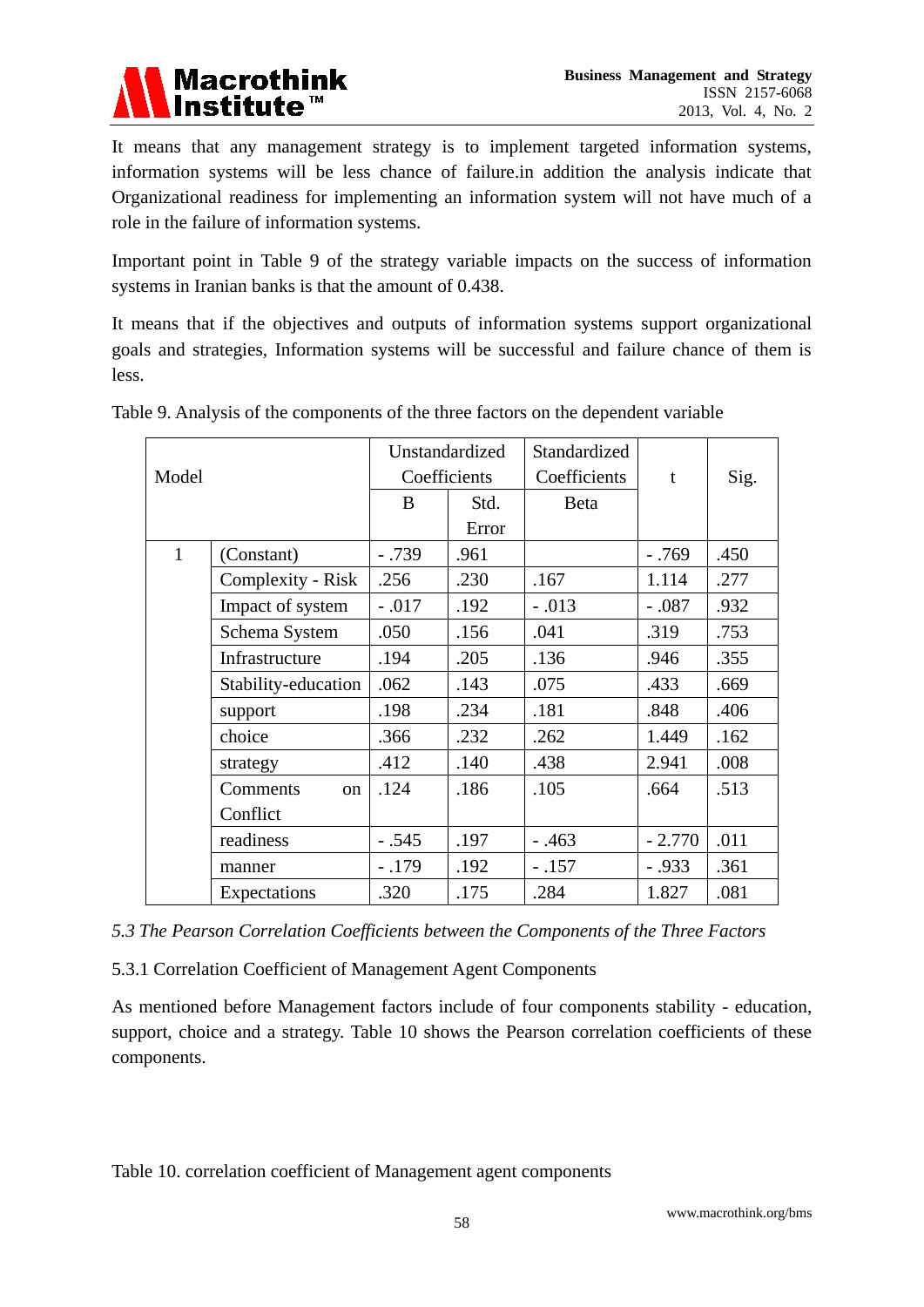

|                     |                            | Stability-e |              |          |              |
|---------------------|----------------------------|-------------|--------------|----------|--------------|
|                     |                            | ducation    | support      | choice   | strategy     |
|                     | <b>Pearson Correlation</b> | 1           | $.685**$     | $.711**$ | .539**       |
| Stability-education | Sig. (2-tailed)            |             | .000         | .000     | .001         |
|                     | N                          | 35          | 35           | 35       | 35           |
|                     | <b>Pearson Correlation</b> | $.685**$    | $\mathbf{1}$ | $.763**$ | $.640**$     |
| support             | $Sig. (2-tailed)$          | .000        |              | .000     | .000         |
|                     | N                          | 35          | 35           | 35       | 35           |
|                     | <b>Pearson Correlation</b> | $.711**$    | $.763**$     |          | .487**       |
| choice              | $Sig. (2-tailed)$          | .000        | .000         |          | .003         |
|                     | N                          | 35          | 35           | 35       | 35           |
|                     | <b>Pearson Correlation</b> | .539**      | $.640**$     | .487**   | $\mathbf{1}$ |
| strategy            | $Sig. (2-tailed)$          | .001        | .000         | .003     |              |
|                     | N                          | 35          | 35           | 35       | 35           |

\*\*. Correlation is significant at the 0.01 level (2-tailed).

As you can see the correlation coefficient of stability – education and support components equal to 0/685, which indicates a positive and significant relationship between these two components. If the management stability and managers Information education is more, they support the implementation of information systems more and more.

Correlation coefficient of stability - education and choice components equals with 711/0, which indicates a positive and significant relationship between these two components. It means that if the management stability and managers Information education is more, better team projects will be selected and appropriate information systems in terms of cost - benefit is chosen by the managers.

Correlation coefficient of stability –education and strategy components equal to 0/539, which shows positive and significant relation between these two components. It indicates that if Correlation coefficient of stability - education is more, objectives and outputs of information systems have the greatest support from the organization's goals and strategies.

The table also shows how the correlation between the other components that indicate a high direct and significant correlation between component of the management agent.

5.3.2 Correlation Coefficient of Components of Technology Agent

As mentioned before technology agent includes four components of: Complexity – Risk, Impact of system, Schema system, Infrastructure. Table 11 shows the Pearson correlation coefficient of these components.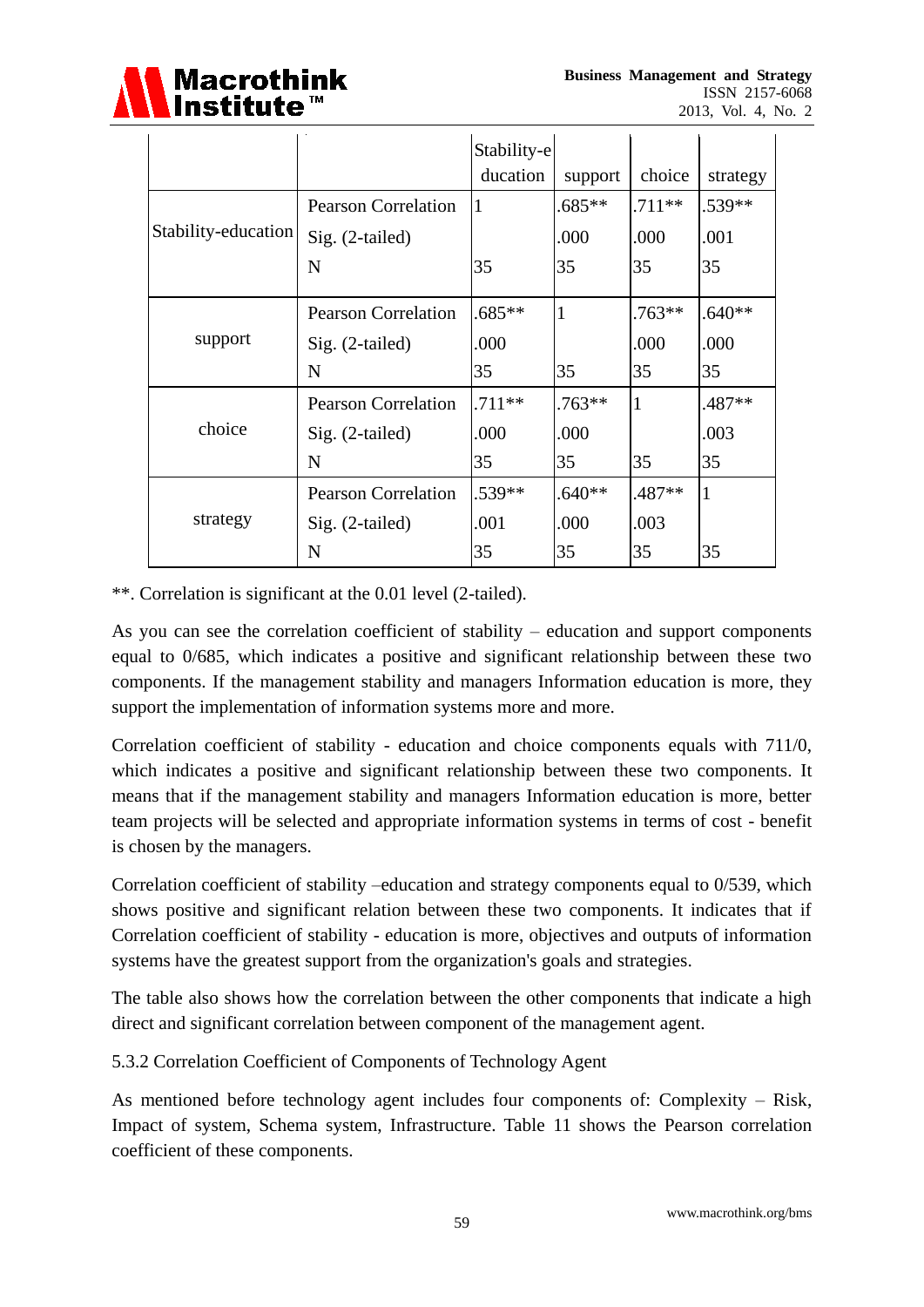

|                     |                                  | Complexit<br>y-risk | Impact of<br>system | System<br>scheme | infrastructure |
|---------------------|----------------------------------|---------------------|---------------------|------------------|----------------|
|                     | Pearson Correlation <sup>1</sup> |                     | $.336*$             | .092             | $.457**$       |
| Complexity<br>-risk | Sig. (2-tailed)                  |                     | .048                | .598             | .006           |
|                     | N                                | 35                  | 35                  | 35               | 35             |
|                     | Pearson Correlation 336*         |                     | $\mathbf 1$         | $.543**$         | .130           |
| Impact of<br>system | Sig. (2-tailed)                  | .048                |                     | .001             | .458           |
|                     | N                                | 35                  | 35                  | 35               | 35             |
|                     | Pearson Correlation.092          |                     | $.543**$            | $\mathbf{1}$     | .060           |
| System<br>scheme    | Sig. (2-tailed)                  | .598                | .001                |                  | .730           |
|                     | $\overline{\rm N}$               | 35                  | 35                  | 35               | 35             |
|                     | Pearson Correlation 457**        |                     | .130                | .060             | $\mathbf{1}$   |
| infrastructur<br>e  | Sig. (2-tailed)                  | .006                | .458                | .730             |                |
|                     | $\mathbf N$                      | 35                  | 35                  | 35               | 35             |

\*\*. Correlation is significant at the 0.01 level (2-tailed).

\*. Correlation is significant at the 0.05 level (2-tailed).

As you see Correlation coefficient of complexity - risks and system impact components 0/336, which indicates a direct relationship between these two components is significant but low.it means that there is little relationship between underdevelopment of information systems and reduce manufacturing costs and increase of the financial power due to system implementation.

Correlation coefficient of complexity - risks and system schema components with 0/092,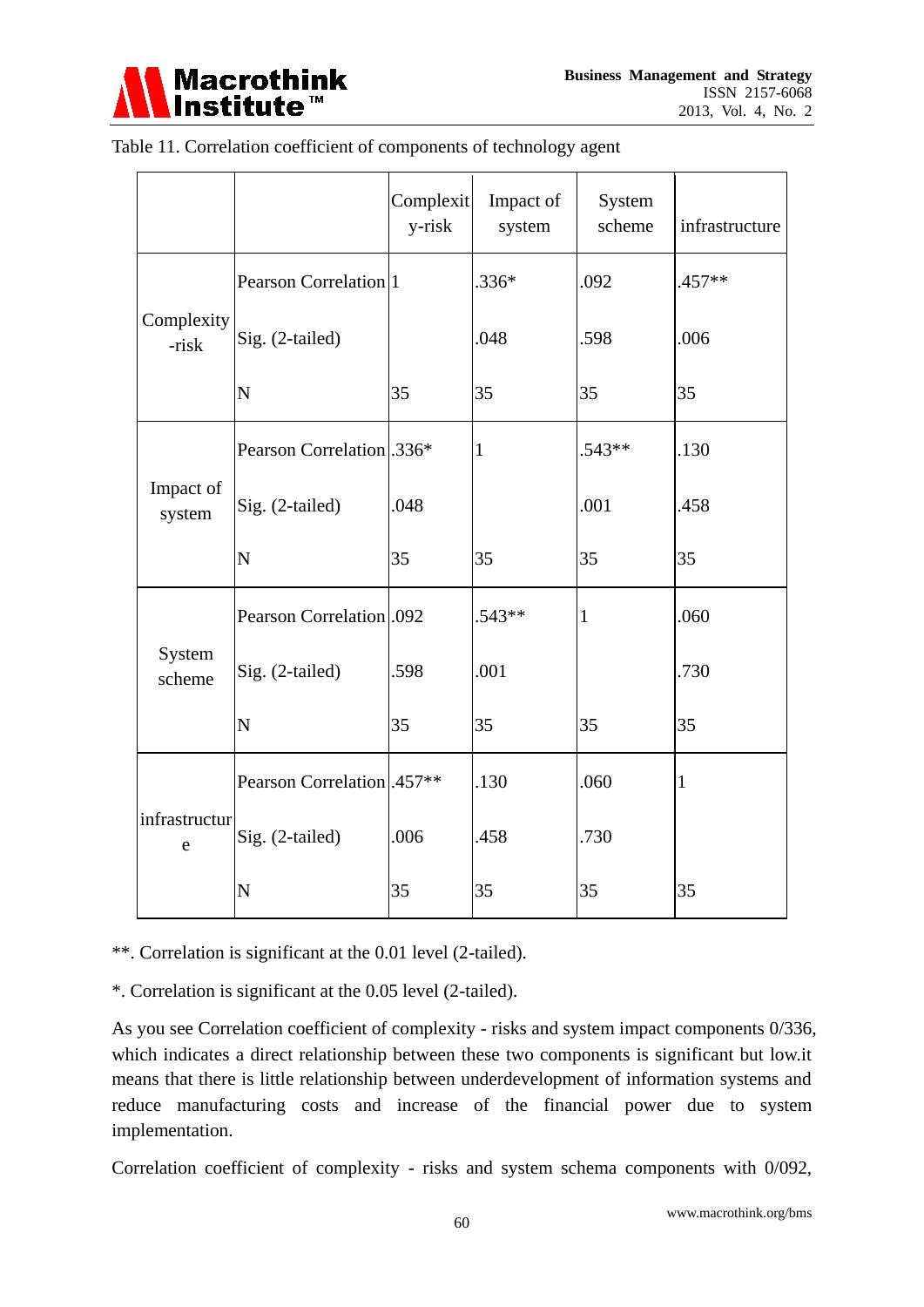

indicating no significant relationship is between these two components. This means that we can't make a relationship between the underdevelopment of information systems and determining the information requirements. Correlation coefficient of complexity - risks and infrastructure components is 0/457, which represents a significant and moderate correlation between these two components. It means that there is a relation between underdevelopment of information systems and hardware infrastructure but this is hardly noticeable. This table also shows how the relationship between the other components except the schema infrastructure and complexity –risk and system, there is a relationship between other variables.

# 5.3.3 Correlation Coefficient of the Organization Agent Components

As mentioned before organization agent include for components of: Comments on Conflict. Readiness, Manner and Expectations . Table 12 shows the Pearson correlation coefficient of these components.

|             |                                      | Conflicts on |           |          |              |
|-------------|--------------------------------------|--------------|-----------|----------|--------------|
|             |                                      | comment      | readiness | manner   | expectation  |
|             | <b>Pearson Correlation</b>           |              | $.520**$  | $.414*$  | $.564**$     |
|             | Conflict on $\text{Sig.}$ (2-tailed) |              | .001      | .013     | .000         |
| comments    | N                                    | 35           | 35        | 35       | 35           |
|             | <b>Pearson Correlation</b>           | $.520**$     |           | .259     | $.476**$     |
| readiness   | $\text{Sig.}$ (2-tailed)             | .001         |           | .133     | .004         |
|             | N                                    | 35           | 35        | 35       | 35           |
|             | <b>Pearson Correlation</b>           | $.414*$      | .259      |          | $.650**$     |
| manner      | Sig. (2-tailed)                      | .013         | .133      |          | .000         |
|             | N                                    | 35           | 35        | 35       | 35           |
|             | <b>Pearson Correlation</b>           | $.564**$     | $.476**$  | $.650**$ | $\mathbf{I}$ |
| expectation | Sig. (2-tailed)                      | .000         | .004      | .000     |              |
|             | N                                    | 35           | 35        | 35       | 35           |

Table 12. Correlation coefficient of the organization agent components

\*\*. Correlation is significant at the 0.01 level (2-tailed).

\*. Correlation is significant at the 0.05 level (2-tailed).

The correlation coefficient between conflict comments and readiness for the design and implementation of information systems with 0.52 that indicates a direct and significant relationship between these two components is a relatively high rate.it means that the consensus between analyst, designer and implementer, with the organization's readiness for implementation of information systems there is a relatively high correlation. . In other words, the more the system is the understanding between the parties; organizations are better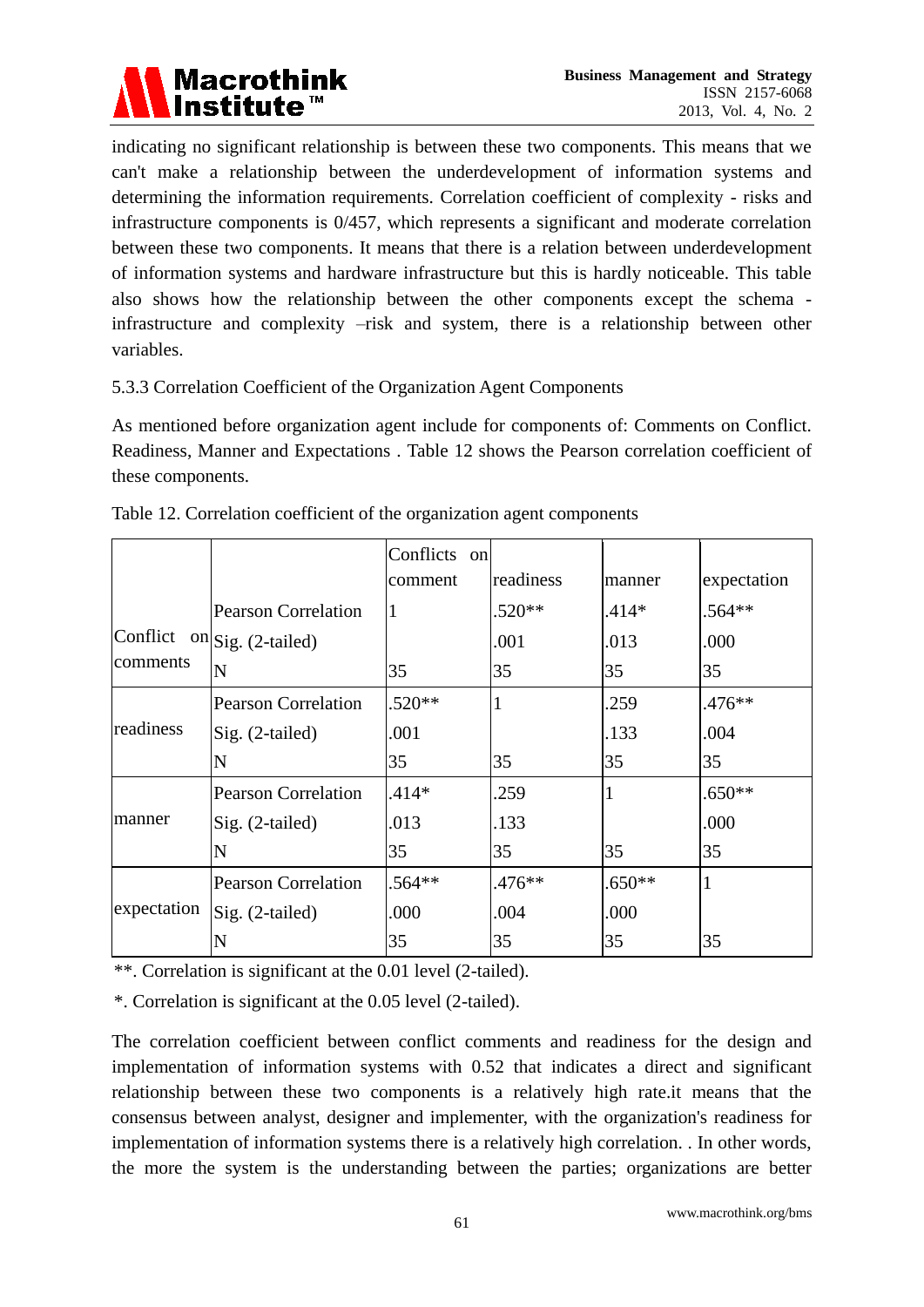

prepared for the implementation of information systems. Correlation coefficients between conflict on comments and manner equal with0.414 which indicates a direct relationship between these two components is significant. It means relation between understanding of the parties in design and implementing and the system interfaces with employee resistance against the implementation system is relatively moderate. The correlation coefficient is between conflict on comments and components are 0.564, which indicates a significant relationship between these two components is relatively high. Between the views of the parties involved in the design and implementation of information systems and information systems to meet the expectations of the relationship is relatively high. This table also shows how the relationship between other components between the two components of fitness and the relationship is weak and not significant, but relatively high and there is a significant relationship between other components.

# *5.4 Level impact analysis of each of the three factors on the failure of information systems*

As you can see in Table 12, the correlation coefficient of three-factor management, organization and technology of information systems with success and failure in Iranian banks is about 78/0. The R2 (coefficient of determination) of 605/0, which indicates the explanatory factor (coverage) the in the three factors about dependent variable. Obtained value indicates the high explanatory power of the proposed model.

|       |          |        | Adjusted $R$   Std. Error of the |
|-------|----------|--------|----------------------------------|
| Model | R Square | Square | Estimate                         |

Table 13. Analysis of each of the three factors on the success of information systems

| As you can see in Table 14, the coefficients of each of these three factors are determined. |  |  |  |  |  |  |  |  |
|---------------------------------------------------------------------------------------------|--|--|--|--|--|--|--|--|
|                                                                                             |  |  |  |  |  |  |  |  |

|  |  | Table 14. Analysis of each of the three factors on the success of information systems |  |  |  |
|--|--|---------------------------------------------------------------------------------------|--|--|--|
|  |  |                                                                                       |  |  |  |

1 .778a .605 .566 .60487

|       |              | Unstandardized |       | Standardized |         | Sig. |
|-------|--------------|----------------|-------|--------------|---------|------|
|       |              | Coefficients   |       | Coefficients |         |      |
| Model |              | B              | Std.  | <b>B</b> eta |         |      |
|       |              |                | Error |              |         |      |
|       | (Constant)   | $-.745$        | .887  |              | $-.840$ | .407 |
|       | organization | .064           | .065  | .172         | .975    | .337 |
|       | technology   | .071           | .076  | .141         | .938    | .355 |
|       | Management   | .159           | .058  | .536         | 2.715   | .011 |

The beta coefficients in Table 13 Management 0.536 and the technology factor beta coefficient equal to 0.141. So the management agent and technology agent respectively have most and least impact on the success of information systems in organizations. It is important that the questionnaire was designed, in a separate question; the question was the failure of information systems; as you can see in Table 15, the frequency response shows that 6/48 per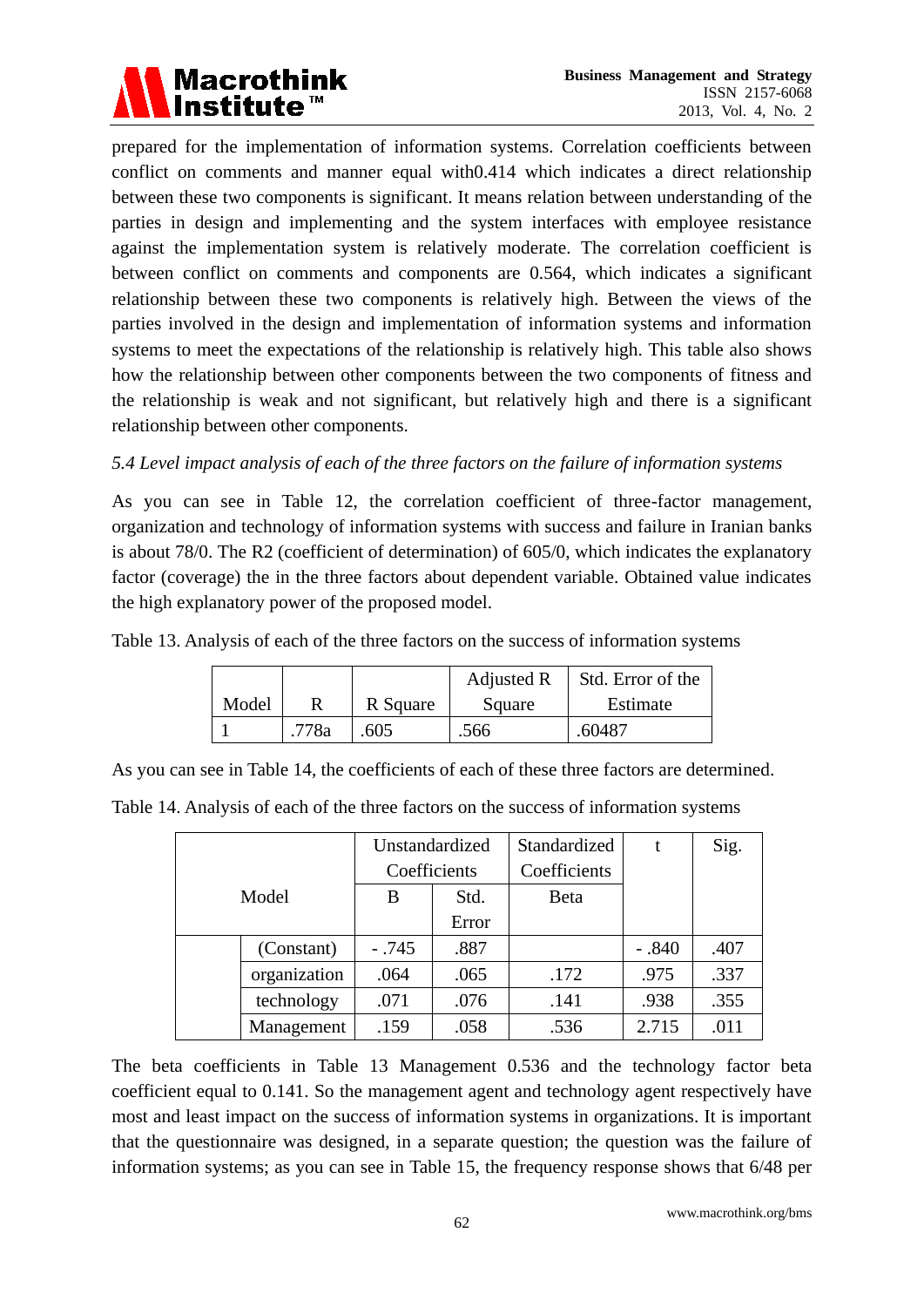

cent of respondents believe that management agent and technology agent (with 14.3) respectively have most and least impact on the success of information systems in organizations.

|       |       | Frequency | Percent | Valid   | Cumulative |
|-------|-------|-----------|---------|---------|------------|
|       |       |           |         | Percent | Percent    |
| Valid | 1.00  | 17        | 48.6    | 48.6    | 48.6       |
|       | 2.00  | 13        | 37.1    | 37.1    | 85.7       |
|       | 3.00  |           | 14.3    | 14.3    | 100.0      |
|       | Total | 35        | 100.0   | 100.0   |            |

Table 15. Frequency of responses in response to the failure of information systems

### **6. Conclusion and Discussion**

It is concluded from Information obtained from the analysis that the most effectiveness factor is management on failure of information system in Iranian bank that serves to customers. These components include a stability factor - education, support, and choice and strategy. It seems to reduce the failure rate of projects rather than focusing too much on operating systems, information technology management in the operating step. This finding results from other reports and studies done about the reasons for the failure to confirm the information systems that Management factor is the most important factors affecting the failure of information systems projects.

The ingredient of the 12 identified, the strategy has the most powerful effect. Information system goals align with organizational goals, one of the influential elements in the success of information systems. This factor is important enough to unaligned the goals of information systems with organizational goals could be causing other failures. So the first goals and strategies, determine, in writing, approved and communicated, and then according to their information systems are designed. Finally, among the components of the management component of the strategy, and among operating components of the component expectations and the operating component technology, component complexity - risky Iranian banks have the most influence on the failure of information systems. So it is strongly recommended that CEO and CIO manager and Information Systems Analysts on Iranian banks to the items mentioned in the failure of information systems to be aware And the highest investment among the three factors Venture on operating and managing the components from the component 12-fold strategy, expectations and complexity.

Recommended for future studies that identified the components of expert opinion, the objective of information systems projects to be studied and management of communications, technology and organization and how they impact and influence should be investigated.

# **References**

Akhavan, M., Mohamadlou, M., & Habibi, J. (2003). Critical factor in the success and failure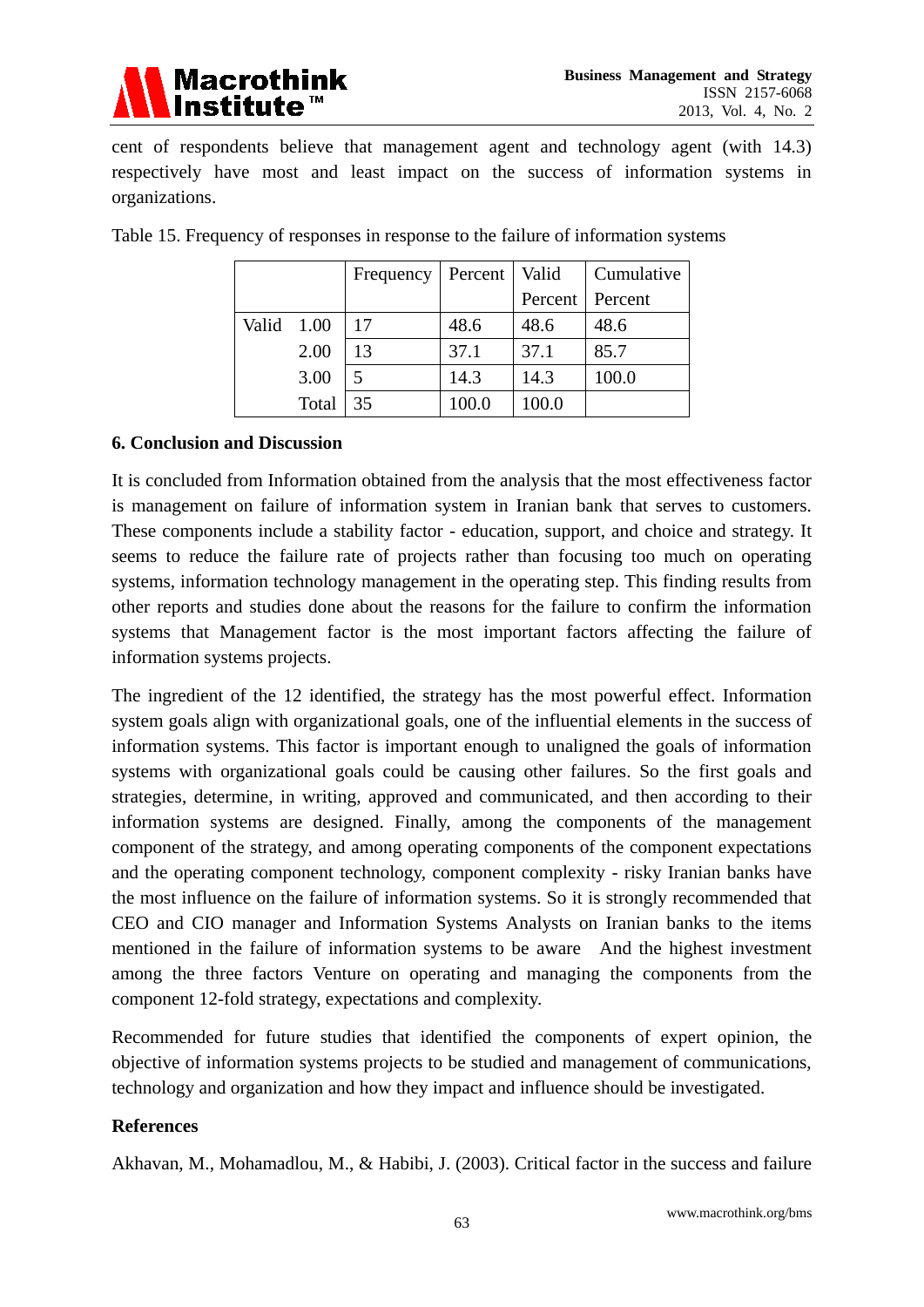

of IT projects. I*ndustrial Studies, 6.*

AlSharif, M., Walter, P. B., & Turkey, A., (2004). Assessing the complexity of software architecture. In Proceedings of the 42nd Annual Southeast Regional Conference (pp. 98-103). http://dx.doi.org/10.1145/986537.986562

Alter, S. (1999). A general, yet useful theory of information systems. *Communications of AIS, 1*(13), 1-70.

Avison, D., & Fitzgerald, G. (2003). Information systems development: Methodologies, techniques and tools (3rd Ed.). Berkshire: McGraw-Hill.

Baccarini, D. (1996). The concept of project complexity: A review. *International Journal of Project Management, 14*(4), 201-204. http://dx.doi.org/10.1016/0263-7863(95)00093-3

Barki, H., Rivard, S., & Talbot, J. (1993). Toward an assessment of software development risk. *Journal of Management Information Systems, 10*(2), 203-225.

Braa, J., & Hedberg, C. (2002). Developing district-based health care information systems. In Proceedings of the IFIP WG9.4 Conference 2000, Cape Town, South Africa. Information flows, local improvisations, and work practices (pp. 113-128). http://dx.doi.org/10.1080/01972240290075048

British Computer Society. (2003, April). The challenges of complex IT projects (Report). The Royal Academy of Engineering.

Cash, C. H., & Fox, R. (1992). Elements of successful project management. *Journal of Systems Management, 43*(9), 10-12.

Clark, Steve. (2003), Information systems strategic management,Tehran: Cultural Research bureau.

Cole, A. (1997). Runaway projects – Cause and effects. *Software word, 26*(3), 3-5.

DeLone, W. H., & McLean, E. R. (2003). The DeLone and McLean model of information systems success: A ten-year update. *Journal of Management Information Systems, 19*(4).

Dix, A., Finaly, J., Abword, D., & Beale, R. (2004). Human-computer interaction (3rd. Ed.). Harlow, UK: Pearson Education Limited.

Garrity, E. J., & Sanders, L. G. (1998). Information systems success measurement. Hershey, PA: Idea Group Publishing.

Glass, R. (1999). Evolving a new Theory of Project Success: Communications of the ACM, 41(7) November.

Heeks, R. (2000). Failure,success,and improvisation of information systems projects in developing countrrie (Development Informatics Working Paper Series, Paper No. 11). Institute for Development Policy and Management, University of Manchester, UK. Retrieved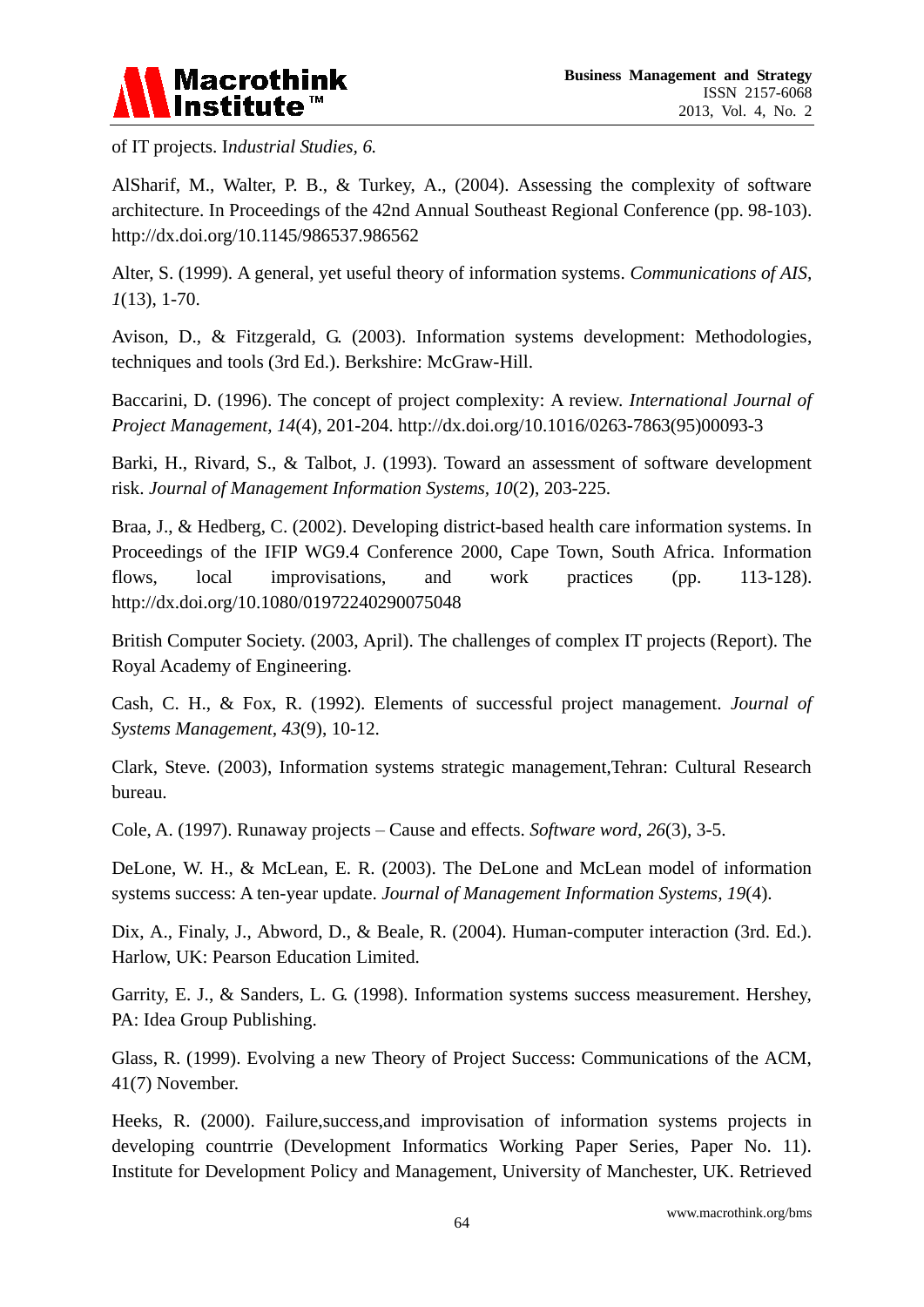

April 1, 2005, from standishgroup.com/sample\_research/chaose\_1994\_2.php

Heeks, R. (2003). E-government for development success and failure rates of e-government in developing/transitional countries: Overview. E-Government for Development Information Exchange IDPM, University of Manchester,UK. Retrieved April 8, 2005, from <http://www.egov4dev.org/sfoverview.htm>

Irani, Z., Sharif, A. M., & Love, P. E. D. (2001). Transforming failure into success through organizational learning: An analysis of a manufacturing information system. *European Journal of Information Systems, 10,* 55-66. http://dx.doi.org/10.1057/palgrave.ejis.3000384

IT Cortex. (2005). Failure rate, Statistics over IT projects failure rate. Retrieved April 10, 2005, from [http://www.it-cortex.com/Stat\\_FailureRate.htm](http://www.it-cortex.com/Stat_FailureRate.htm)

Jiang, J., & Klein, G. (1999). Risks to different aspects of system success. *Information & Management, 36*(5), 263-271. http://dx.doi.org/10.1016/S0378-7206(99)00024-5

Ketchell, M. (2003, Februrary 28). RMIT to scrap \$47m software system. The Age. Retrieved April 23, 2004, from<http://www.theage.com.au/articles/2003/02/27/1046064164879.html>

Kitiyadisai, K. (2000). The implementation of IT in reengineering the Thai revenue department. In Proceedings of the IFIP WG9.4 Conference 2000, Cape Town, South Africa. Information flows, local improvisations, and work practices.

Koenig, M. (2003). Knowledge management, user education and librarianship. *Library Review, 52*(1-2), 10-17. http://dx.doi.org/10.1108/00242530310456979

Laudon, K., & Laudon, J. (2007). Information Management System.Tehran: Allame Tabatabaei University.

Law, W. K., & Perez, K. (2005). Cross-cultural implementation of information systems. *Journal of Cases on Information Technology, 7*(2), 121-130. http://dx.doi.org/10.4018/jcit.2005040108

Liebowits, J. (1999). Information systems: Success or failure? *Journal of Computer Information Systems, 40*(1), 17-27.

Lyytinen, K., & R. Hirschheim (1987). Information systems failures: a survey and classification of the empirical literature. *Oxford surveys in Information Technology, 4.* Oxford University, Press, pp. 257-309.

Montealegre, R., & Keil, M. (2000). De-escalating information technology projects: lessons from the Denver International Airport. *MIS Quarterly, 24*(3), 417-447. http://dx.doi.org/10.2307/3250968

Nauman, A., & Aziz,R and Ishagh, A. F. M. (2009). Information System Development Failure and Complexity: A Case Study. 251-252.

Oz, E., & Sosik, J. J. (2000). Why information systems projects are abandoned: A leadershop